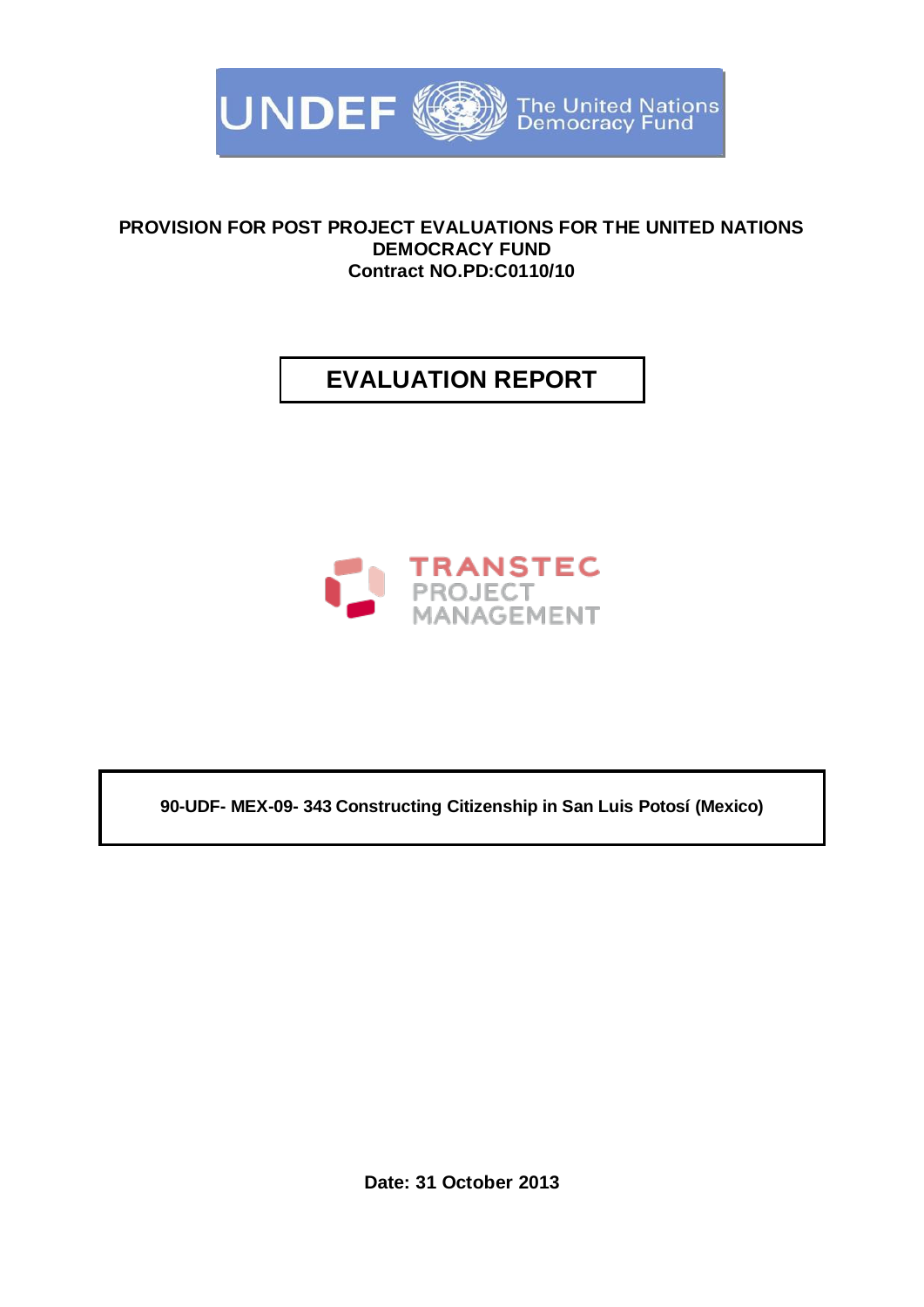#### **Acknowledgments**

The evaluation team would like to thank Alma Irene NAVA and Fabiola Delfín MARTÍNEZ, as well as all members of the team from Educación y Ciudadanía A.C. who devoted their time and energy to organizing this mission. Their good will and professional collaboration contributed to its success. The evaluators would also like to thank all the stakeholders, Project staff, and beneficiaries, as well as all the young people who participated in this evaluation process and agreed to make themselves available and share their thoughts and experiences.

#### **Disclaimer**

The evaluators are solely responsible for the content of this report, which can in no case be considered to reflect the views of UNDEF, Transtec, or other institutions and/or individuals mentioned in this report.

#### **Authors**

This report was written by Luisa María AGUILAR and Adriana VELÁZQUEZ.

Landis McKellar (Evaluation Team Leader and Quality Manager) provided methodological and editorial input and quality assurance with the support of Aurélie FERREIRA, Evaluation and Quality Manager. Eric TOURRES was Project Director.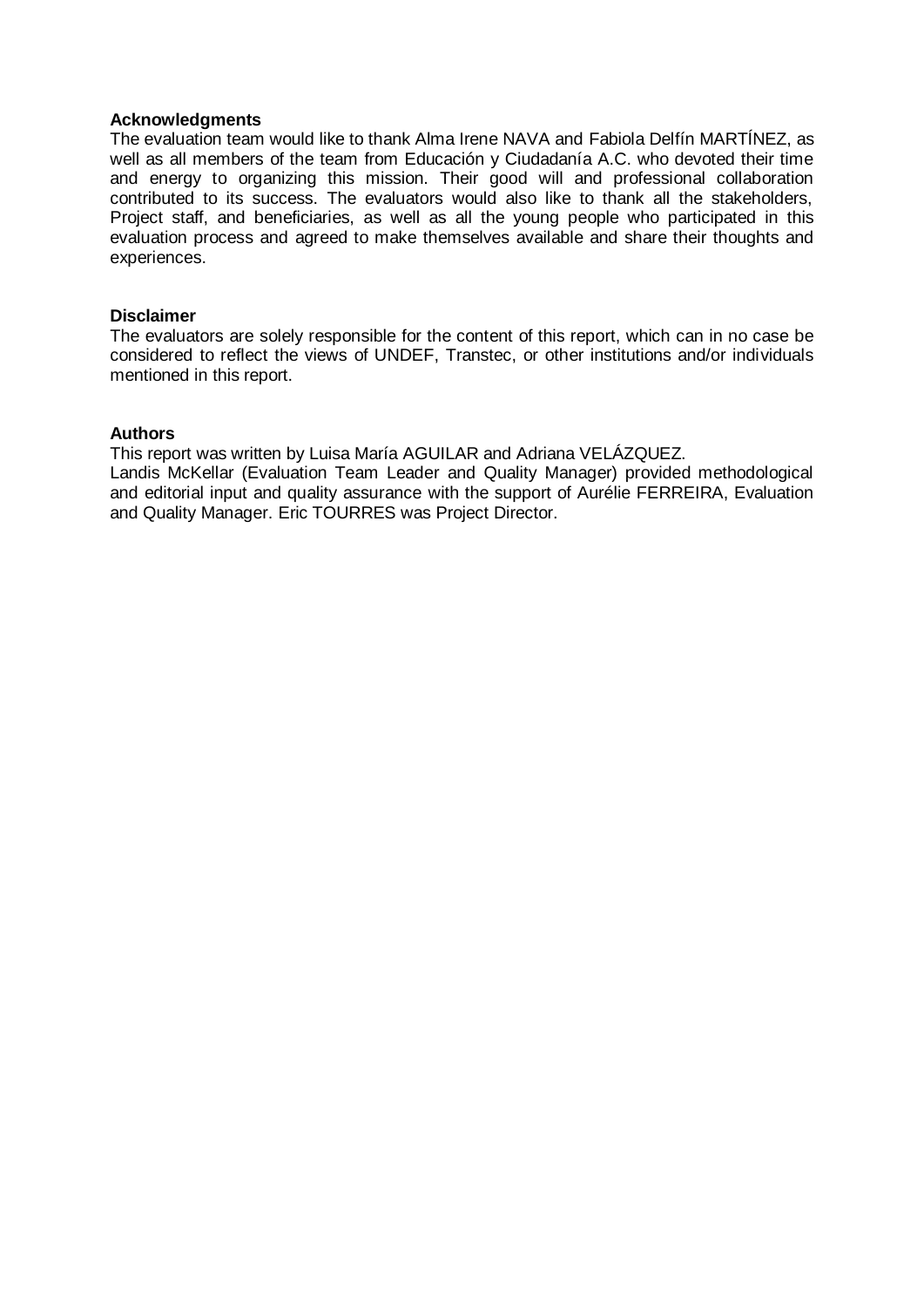### **Contents**

| $\mathbf{I}$ |  |  |  |  |  |  |  |
|--------------|--|--|--|--|--|--|--|
| П.           |  |  |  |  |  |  |  |
| (i)          |  |  |  |  |  |  |  |
| (ii)         |  |  |  |  |  |  |  |
| (iii)        |  |  |  |  |  |  |  |
| Ш.           |  |  |  |  |  |  |  |
| (i)          |  |  |  |  |  |  |  |
| (ii)         |  |  |  |  |  |  |  |
| IV.          |  |  |  |  |  |  |  |
| i.           |  |  |  |  |  |  |  |
| ii.          |  |  |  |  |  |  |  |
| iii.         |  |  |  |  |  |  |  |
| iv.          |  |  |  |  |  |  |  |
| v.           |  |  |  |  |  |  |  |
| vi.          |  |  |  |  |  |  |  |
| V.           |  |  |  |  |  |  |  |
| VI.          |  |  |  |  |  |  |  |
|              |  |  |  |  |  |  |  |
|              |  |  |  |  |  |  |  |
|              |  |  |  |  |  |  |  |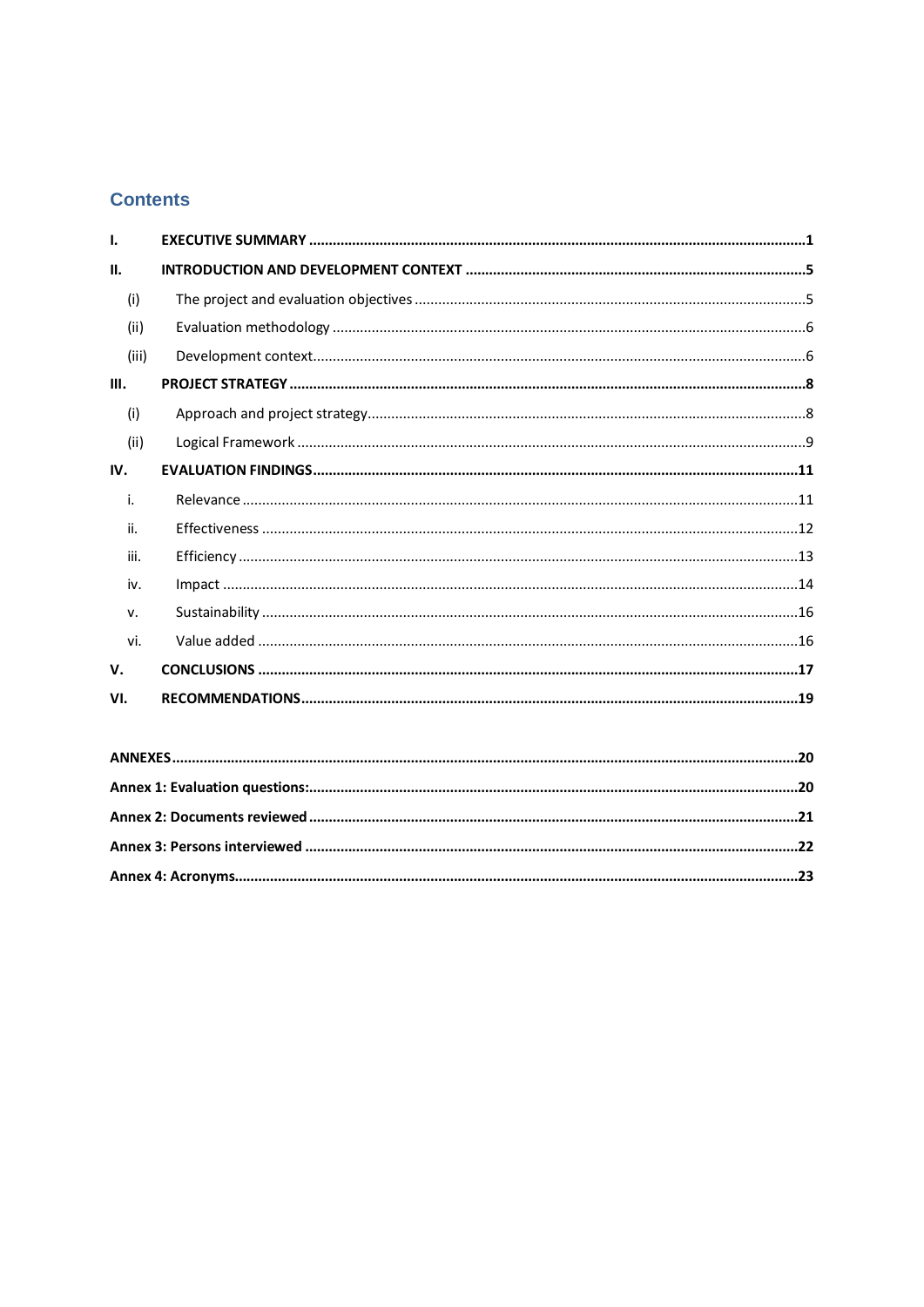### <span id="page-3-0"></span>**I. EXECUTIVE SUMMARY**

#### *(i) Project Data*

This report presents the findings from the evaluation of the Constructing Citizenship in San Luis de Potosí Project *(Construyendo Ciudadanía en San Luis de Potosi)*, implemented by Educación y Ciudadanía A.C.<sup>1</sup> (Education and Citizenship) in collaboration with three partner organizations: the Congressional Committee on Human Rights and Gender Equity of the State of San Luis Potosí (*Comisión de Derechos Humanos y Equidad de Género del Congreso del Estado de San Luis Potosí*), the Potosí Youth Institute (*Instituto Potosino de la Juventud*), and Propuesta Cívica A.C (Civic Purpose)*,* from November 1, 2010 to April 30, 2013 with a 6-month no cost extension. <sup>2</sup> UNDEF provided a grant of US\$325,000, \$25,000 of which was retained for monitoring and evaluation purposes.

The aim of the Project was to empower civil society organizations (CSOs) to promote democracy in Mexico through real and effective civic engagement, the exercise of human rights, and support for political dialogue. The Project also sought to encourage the active participation of youth and women in local democracy- and citizenship-building activities to improve their ability to influence policy and impact local governance. The Project operated in the state of San Luis Potosí, and its target population was a group of CSOs, youth and women's organizations, journalists, universities, members of political parties, and representatives of San Luis Potosí state and local authorities.

Part of the post-project evaluations financed by the United Nations Democracy Fund (UNDEF), the purpose of evaluation missions is to undertake an in-depth analysis of UNDEF-funded projects to gain a better understanding of what constitutes a successful project, which will in turn help UNDEF devise future project strategies. Evaluations also help stakeholders determine whether projects have been implemented in accordance with the project document and whether anticipated project outputs have been achieved.

### *(ii) Evaluation Findings*

The results of the Project demonstrate its **relevance** to the country's political and democratic process and the needs and problems of youth, women, and CSOs, who are its priority beneficiaries. Consistent with its institutional vision, EDUCIAC focused its intervention strategy on citizenship capacity-building to promote greater civic engagement, improve democratic governance, and reduce the vulnerability of the population's rights. Strengthening a legal framework with the rights approach (through the drafting and passage of the Youth Act, the introduction of the CSO bill, and the Analysis of the Plebiscite and Referendum Act) led to a substantial change for the better in citizen protection. At the same time, the creation of the CSO network has brought together and mobilized social stakeholders who are now more cognizant of their right to participate in policy initiatives that impact citizens. The equitable participation of men and women, adults and young people confirms the value of the effort to infuse the gender approach into a social context where equitable, nondiscriminatory relations need to be developed. The Project's relevant communications strategy lent visibility to the civic engagement processes that it promoted, helping to put them on the public agenda.

The Project was **effective** and able to offer a framework for improving the exercise of citizenship and mobilizing key civil society stakeholders, who realized the role they could play

**EDUCIAC** is the current acronym.

 $2$  According to the Project Document (Contract signed on September 30, 2010), the initial project end date was October 31, 2012, but the project was granted two extensions totaling six months.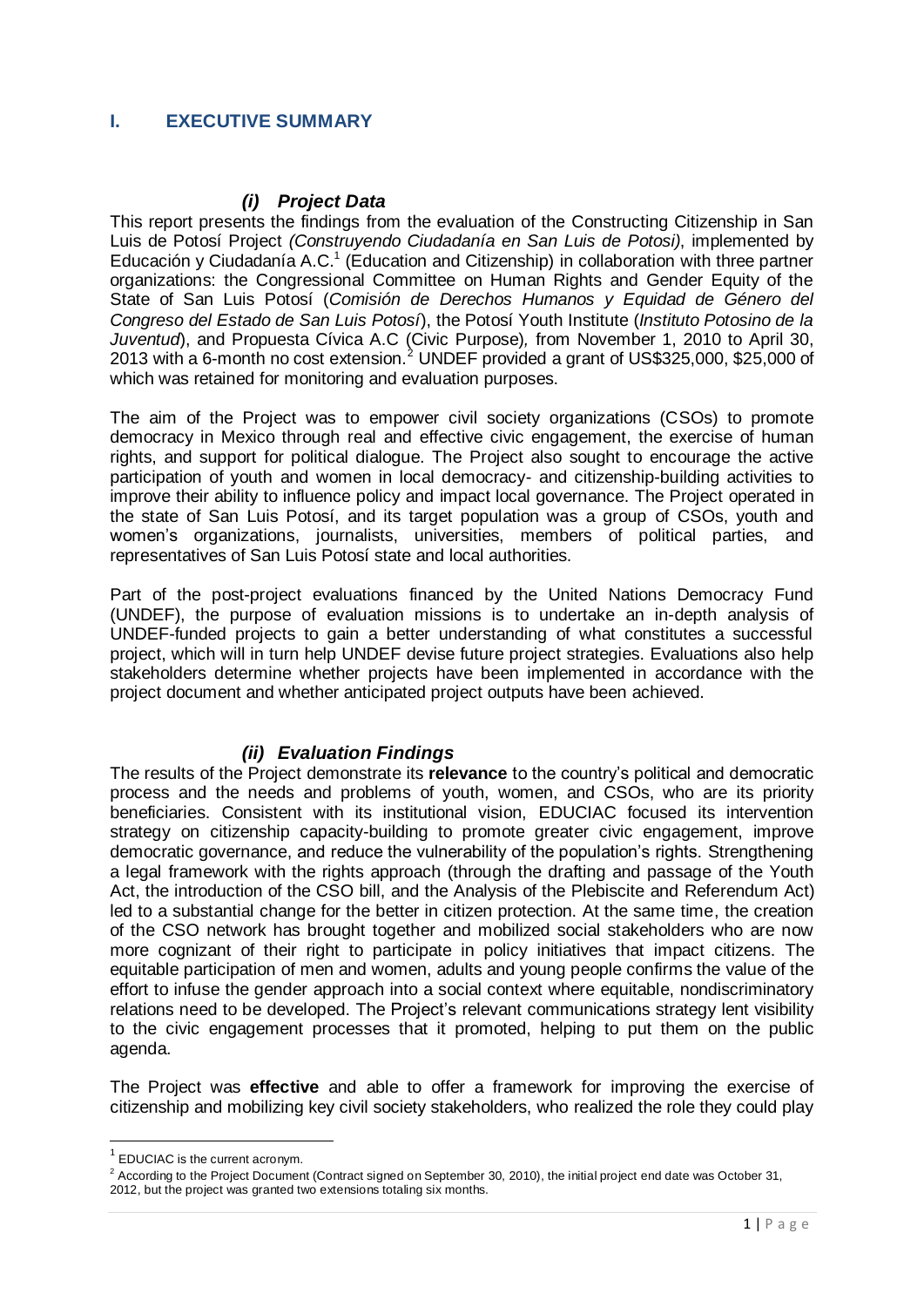in devising, implementing, monitoring, and evaluating public policies. The training and citizen networking initiatives to increase their participation and influence in the public square, the preparation of thematic agendas, and the drafting of legislative proposals were important models for democratic practices in a society characterized by marked civic passivity in the last 10 years. The project beneficiaries as a group are willing to get more directly involved in public affairs and have the tools and publications they need to do so. However, key components of the process need to be strengthened, especially to support the linkage and organizing of CSOs to improve their ability to act in the social and political sphere.

EDUCIAC has contacts and agreements with a variety of funding sources (public and private, domestic and international), making it financially sound enough to continue supporting implementation of the processes launched. Furthermore, the Project has enhanced the institutional **sustainability** of this NGO, which has made strengthening civil society to influence public policy-making a strategic priority. The definitive inclusion of the *Cero Trata*  (Zero Trafficking) and *Ojo Ambulante* (Roving Surveillance) watchdog groups will lend continuity to the civic oversight exercise begun within the framework of the Project. The CSO network that was created is a strategic forum for strengthening members, both individually and collectively, and protecting and lending visibility to the human rights of citizens from heretofore vulnerable sectors of the population.

The Project's **efficiency** level is highly satisfactory. The cost-benefit ratio of the activities and results is very good, as the Project has managed to train and mobilize a substantial and representative number of stakeholders in an array of civil society sectors. Collaboration among the four partner organizations and the efforts of the coordinating and monitoring teams made for effective management, providing the feedback needed to adjust planning to the demand and response capacity of the beneficiary groups. Hiring subject specialists in the fields of law, advocacy, social communication, and transparency yielded quality results. Processes and content have been systematized, and the Project's publications and practical tools are regularly used by CSOs.

The **impact** analysis reveals major achievements in the short and long term. While the degree of impact depends largely on the type and profile of the stakeholders, all of them acknowledge the Project's contribution to creating social capital with the ability to put forward ideas and network and the desire to make a difference and bring about change. The most important change at the strategic level was perhaps the collective forging of a new perspective that acknowledged civil society's role in democracy-building and the importance of increasing its legitimacy and representativeness. One significant short-term result was the Project's strengthening of the legal framework with the addition of a human rights approach and the formation of the CSO network and groups on youth and sex trafficking. Significant medium- and long-term results are social stakeholders' realization of the importance of civil engagement and the need to improve their ability to influence public affairs. The impact potential of mobilization process that was launched will depend on how the linkage of groups and organizations is organized and the creation of new mechanisms for negotiation and political dialogue.

The backing of a United Nations program has opened a credible opportunity for action, moving stakeholders to get involved in organized initiatives for change and encouraging major civil society actors to embrace democratic practices. For the first time, EDUCIAC had two years of international funding. This UNDEF **value added** led to significant processes of change and the adoption of democratic practices by key civil society stakeholders. EDUCIAC, in turn, has been able to reformulate its mission and institutional strategy, strengthening its position as an important model for driving the processes of change generated in civil society.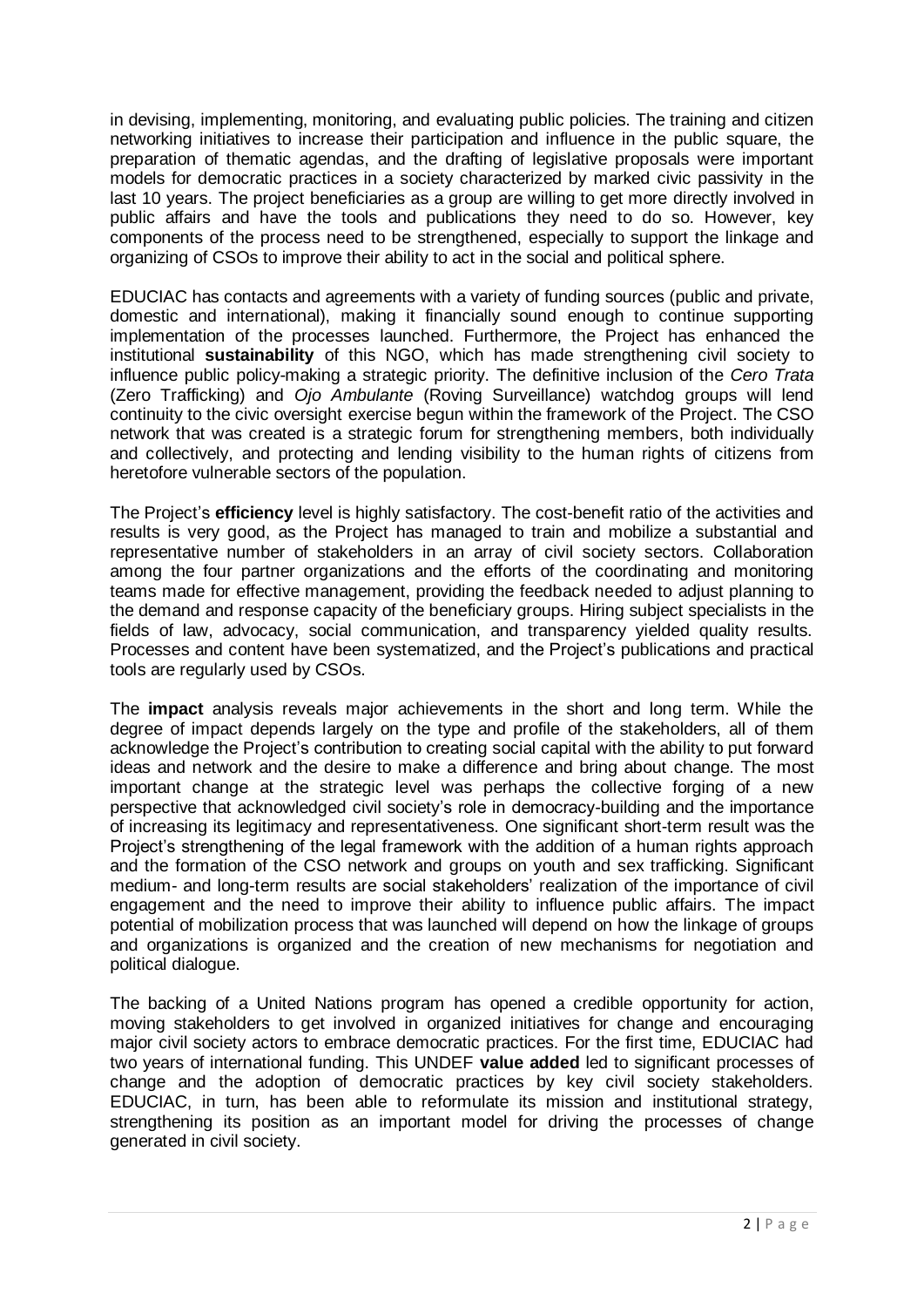### *(iii) Conclusions*

The Project has laid the foundations for continuity of the dynamic launched and for capitalizing on the lessons learned in what in recent years has been a precarious social and political context. Consolidating and capitalizing on the process are pending challenges. In terms of results, the Project's strengths were as follows:

 *It fostered understanding and recognition of civil society's role* in strengthening democracy and creating environments that encourage the exercise of civil rights. The initiatives carried out led to greater motivation, awareness, and mobilization of groups and CSOs, as well as their willingness to participate and influence public affairs.

 *It lent visibility to issues and vulnerable sectors of the population,* who now feel that they are considered to have rights.

 *It strengthened and advanced the professionalization of CSOs,* which have acquired useful skills and are recognized as legitimate social and political participants with their own identity and capacity to put forth ideas. The participatory drafting of the CSO act and the creation of the CSO network are considered very positive components of empowerment, despite awareness of the need to consolidate these processes.

 *It strengthened the legal framework* with the passage and entry into force of the Youth Act. The model employed in the negotiations between civil society and legislators is both replicable and transferable. For effective enforcement of the law, it will be necessary to finish publicizing it among politicians and youth organizations.

The Project was *very ambitious.* Several components essential for promoting qualitative changes must be strengthened and closely followed, namely:

In order to increase opportunities for dialogue between public authorities and youth, *linked and organized collective mechanisms must be created* that facilitate participation in lobbying initiatives and enable youth to have an impact.

 The CSO network needs to *identify and develop mechanisms for negotiating and dialoguing* with government agencies and to move toward developing a relevant agenda and strategic plan.

It is important to improve interventions, support, and protection for **women beneficiaries,** who have little representation in civil society and are in highly vulnerable situations.

#### *(iv) Recommendations*

To sustainable increase the impact of the Project, the mission recommends:

 *Improving mechanisms for groups to network as participants in political dialogue.* Strengthen the identity of CSOs and other groups and their capacity for social and political participation, reorienting the strategy toward critical thinking. To accomplish this, a plan of action, roadmap, and intervention protocols should be adopted that reinforce the operative level. (See Conclusions iii and v)

 *Designing a diversified training strategy* for CSOs in order to guarantee the creation and transfer of knowledge and skills for civic participation, decision-making, and political organizing and negotiation.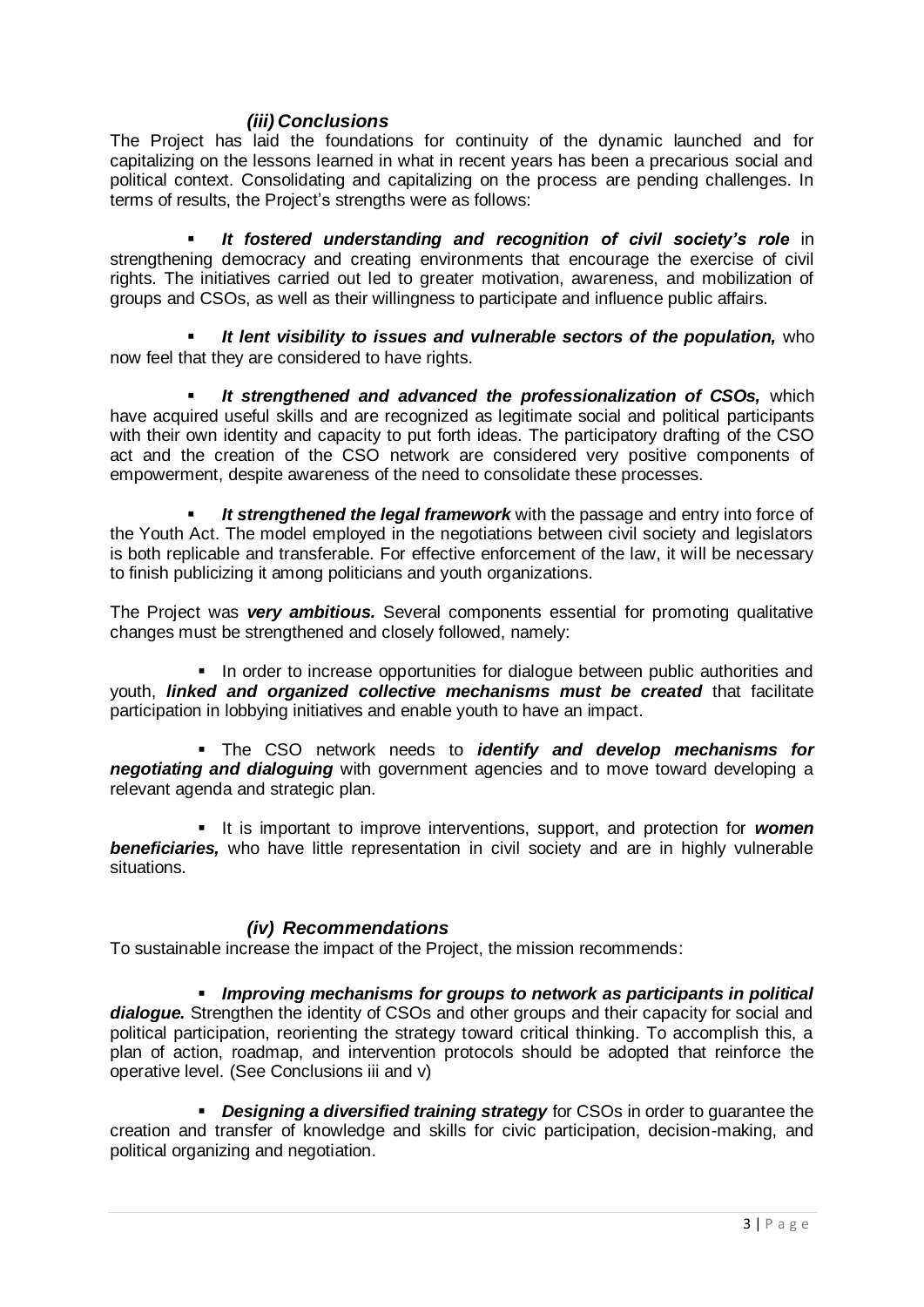*Programming stable mechanisms and channels for negotiation and dialogue with government authorities,* identifying the key strategic allies among state officials and government agencies and planning mechanisms for continuous networking that offer opportunities to influence policy. (See Conclusion vi).

 *Improving the representativeness of women's groups and organizations,*  conducting detailed diagnostic reviews of women's organizations in San Luis Potosí and improving their representativeness and capacity to engage in political dialogue (See Conclusion vii).

<span id="page-6-0"></span> *Arranging for publicity about the Youth Act*, targeting the officials responsible for its enforcement, as well as young people and youth organizations, to guarantee that the legislation is enforced at the state and local level (See Conclusion iv).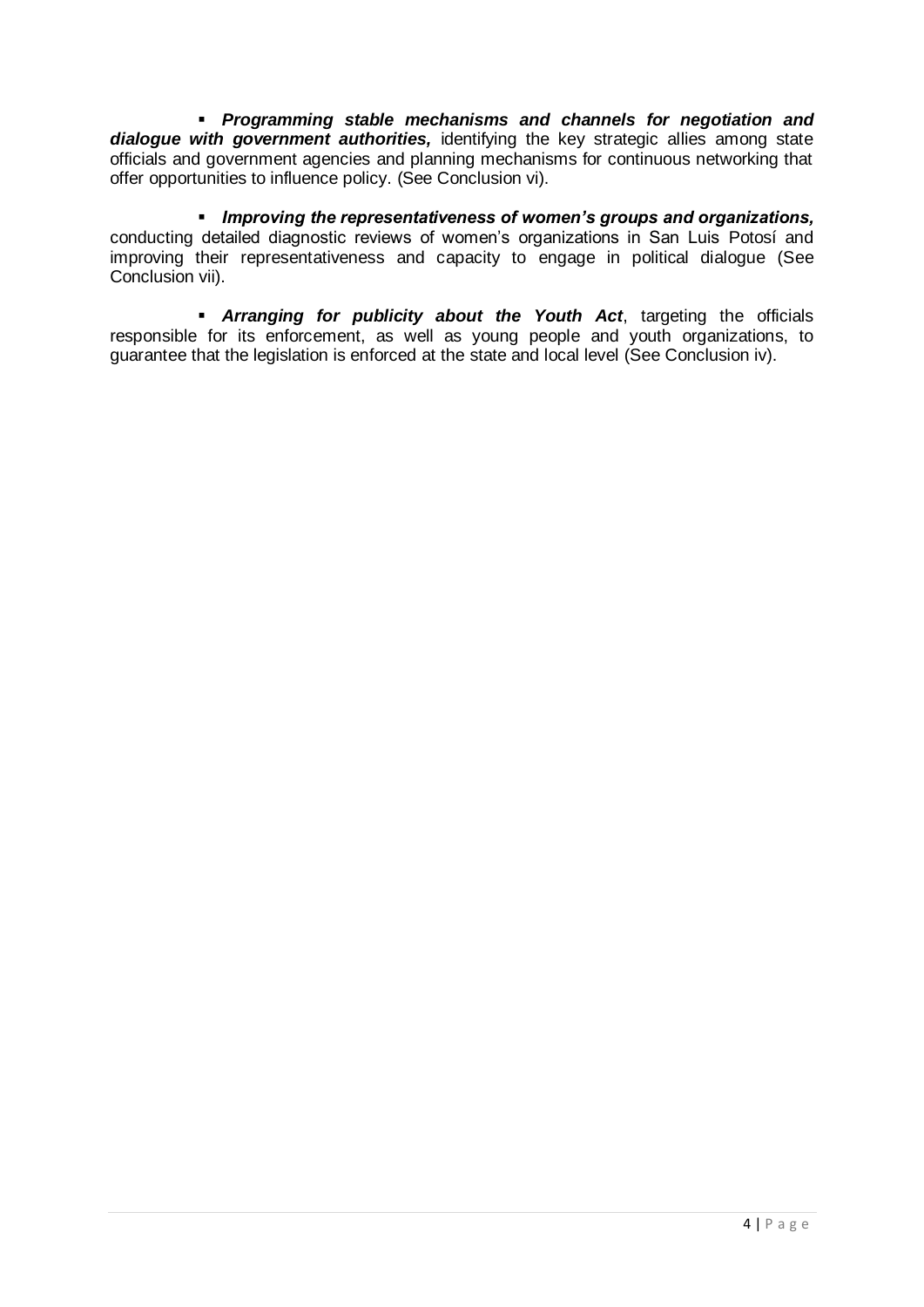### **II. INTRODUCTION AND DEVELOPMENT CONTEXT**

### *(i) The project and evaluation objectives*

<span id="page-7-0"></span>This report presents the findings of the evaluation of the Constructing Citizenship in San Luis de Potosi Project *(Construyendo Ciudadania en San Luis Potosi),* implemented by Educación y Ciudadanía A.C. (Education and Citizenship) in collaboration with three partner organizations: the Congressional Committee on Human Rights and Gender Equity of the State of San Luis Potosí, the Instituto Potosino de Juventud (Potosí Youth Institute) and Propuesta Cívica A.C. (Civic Purpose) from November 1, 2010 to April 30 2013.<sup>3</sup> UNDEF provided a grant of US\$325,000, \$25,000 of which was retained for monitoring and evaluation purposes. Other donors provided cofinancing of \$16,150 (AXTEL) and \$12,950 (UNFPA), bringing the total budget to \$354,100.



**Map of San Luis Potosi**

The aim of the Project was to empower civil society organizations (CSOs) and improve their ability to influence policy and have an impact on local government affairs. Youth organizations and women's associations were initially the two beneficiary groups, though in fact, the Project elicited greater engagement from youth than women. Project activities revolved around five components: (a) strengthening local CSOs through initiatives that encourage public consultation and civic engagement to identify needs and problems that merit a place on the agenda and should be addressed in public policy—initiatives that include political mobilization and negotiation for drafting and passing a local law recognizing the rights of youth; (b) creating a CSO network to improve networking and heighten synergies; (c) organizing initiatives and mechanisms for interaction, dialogue, and in-depth discussions between public officials and social stakeholders about putting CSO on the public agenda; (d) raising awareness among decision makers and furnishing information to enable them to influence public policy; (e) redesigning the mechanisms for political representation and civic participation, including plebiscites, referendums, and recall elections.

Part of the post-project evaluations financed by the United Nations Democracy Fund (UNDEF), the purpose of the evaluation mission is to undertake an in-depth analysis of

 $3$  Idem.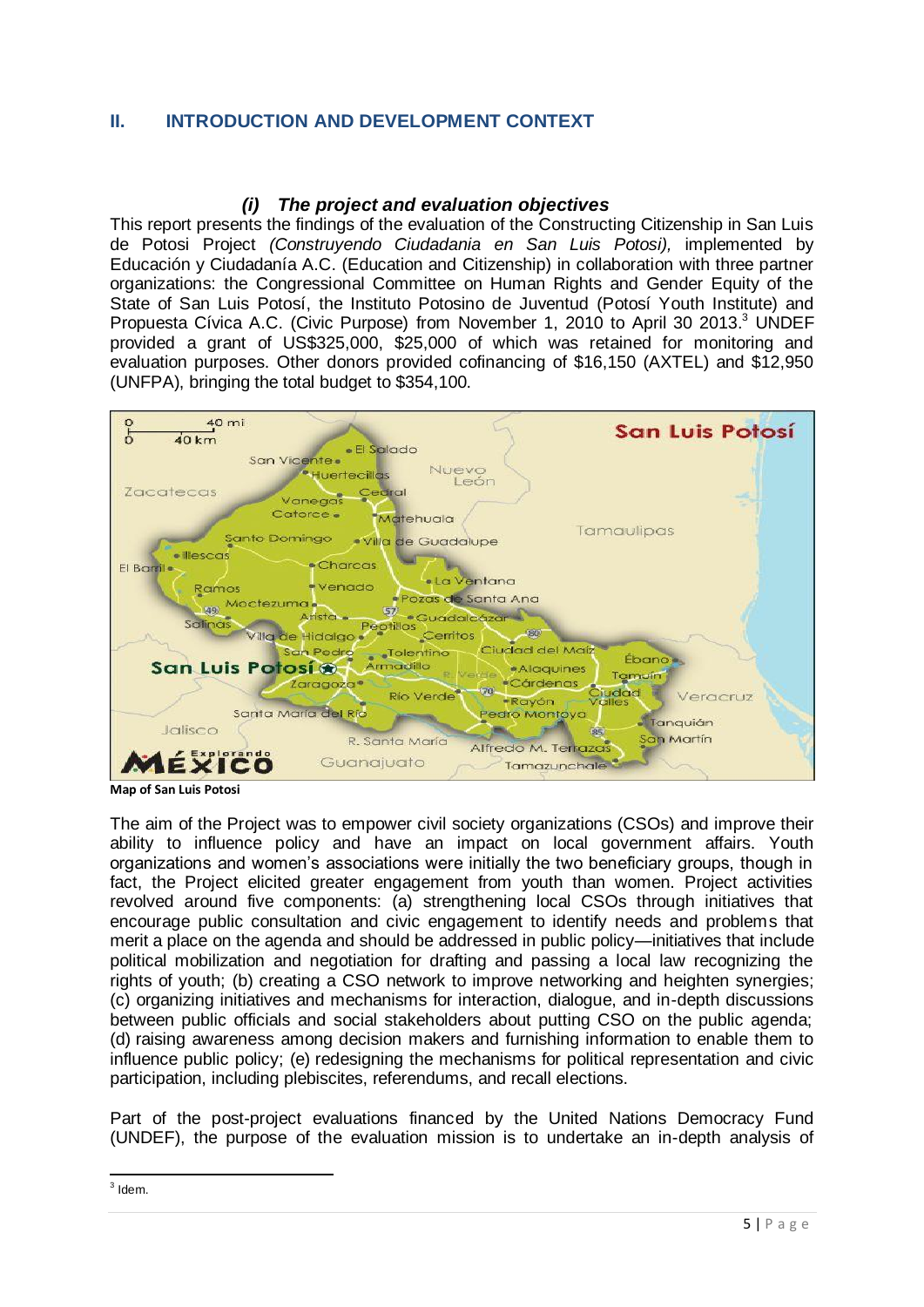UNDEF-funded projects to gain a better understanding of what constitutes a successful project, which will in turn help UNDEF devise future project strategies. Evaluations also assist stakeholders in determining whether projects have been implemented in accordance with the project document and whether anticipated project outputs have been achieved.

### *(ii) Evaluation methodology*

<span id="page-8-0"></span>The evaluation was conducted by an international expert and a local expert hired under the Transtec contract with UNDEF. The evaluation methodology is spelled out in the contract's Operational Manual and is further detailed in the Launch Note. Pursuant to the terms of the contract, the project documents were sent to the evaluators in March 2013 (see Annex 2). After reading and analyzing them, the evaluation team prepared the Launch Note (UDF-MEX-09-343), describing the analysis methodology and instruments used during the evaluation mission.

The mission was carried out in the city of San Luis Potosí from April 8 to 12, 2013. The evaluators interviewed project staff and members of the EDUCIAC team responsible for coordinating the Project. They also met with youth groups, beneficiary organizations, and other stakeholders directly and indirectly involved in the execution of the Project. In locations that could not be visited owing to security concerns, beneficiary organizations were interviewed via Skype. The parties interviewed were:

- Proiect staff (coordinator, assistant, manager; and lobbying, research, and legal advisers); Officials from the Ojo Ambulante (Roving Surveillance) and the Cero Trata (Zero Trafficking) watchdog groups;
- Partner organizations (except the Potosí Youth Institute, which was unable to be present for the interview);
- A representative number of youth organizations and CSOs working on human rights, women's issues, youth, and democracy-building;
- Government officials;

For the complete list of persons interviewed, see Annex 3.

#### *(iii) Development context*

<span id="page-8-1"></span>Even though successive federal governments have worked since the year 2000 to build Mexico's image as a country that has left its baggage behind in terms of human rights, democracy, and development, the reality is very different.

Mexico's present-day situation has been described by many domestic and international CSOs as a national emergency, due to at least four factors: (1) the growing violence associated with organized crime (narcotrafficking, arms trafficking, human trafficking, kidnapping), the public security crisis and rise in serious human rights violations (assaults against human rights defenders and journalists); (2) the impact of this situation in terms of deaths, disappearances, displaced populations, the breakdown of society, lost jobs, and domestic economic losses; (3) government weakness and inability to institutionally manage conflict and maintain democratic governance, and  $(4)$  deepening poverty,<sup>4</sup> deterioration in the quality of life, job insecurity, and natural disasters, (primarily, the years-long drought in regions such as San Luis Potosí).

 4 In its 2012 report on poverty and evaluation in the state of San Luis Potosí state (*Informe de pobreza y evaluación en el Estado de San Luis Potosí 2012*), the National Council for the Evaluation of Social Development Policy (CONEVAL) indicates that in Mexico *52.1 million people living in poverty, and 12.8 million in extreme poverty, or 46.3 and 11.4% of the total population, respectively.* For more information, visit

[http://www.coneval.gob.mx/coordinacion/entidades/Documents/San\\_Luis\\_Potosi/principal/24informe2012.pdf](http://www.coneval.gob.mx/coordinacion/entidades/Documents/San_Luis_Potosi/principal/24informe2012.pdf)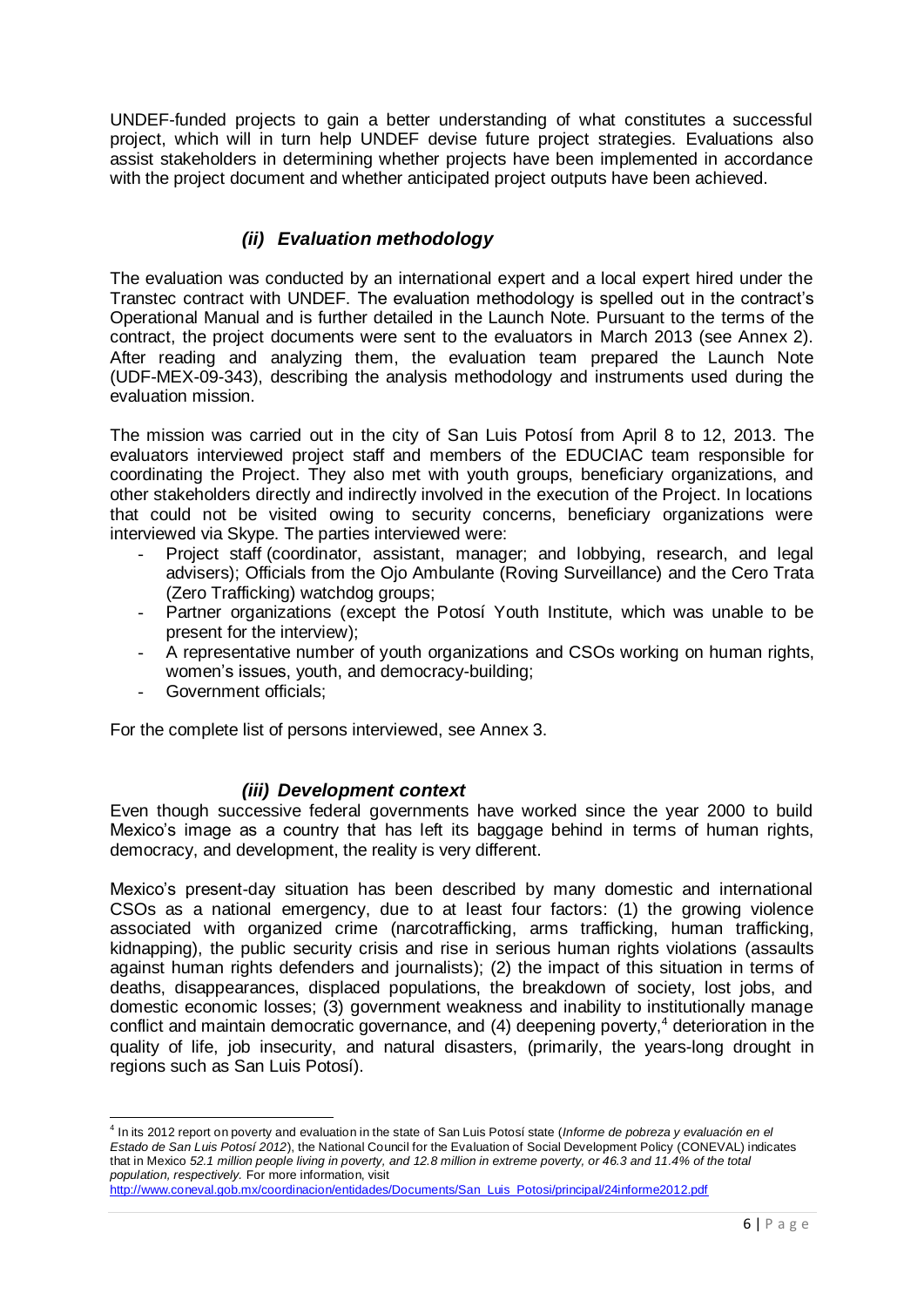Concerning the exercise of human rights, Executive Secretary Emilio Álvarez Icaza of the Inter-American Commission on Human Rights (IACHR), the regional body for the protection and defense of human rights, has stated that Mexico was the country with the most complaints lodged against it in 2012 (1,800); and, in addition, that five times since 2009, the Inter-American Court of Human Rights has sanctioned the Mexican State for violations of rights protected under the American Convention on Human Rights.<sup>5</sup>

In this context, the local scenarios in which people go about their daily life are complex. This is true of San Luis Potosí, which is located in a region known for its extreme conservatism and whose population is little inclined to social mobilization and political organizing. Added to this is the precarious social, economic, and security situation that largely keep the population, especially vulnerable social groups, from the free, deliberate, and informed exercise of their right to make decisions, participate, demand accountability, and obtain justice.<sup>6</sup>

Moreover, San Luis Potosí is still has a long way to go in terms of its democratic life, which is marked by: a) an institutional dynamic co-opted by the agendas and interests of a few economically powerful people; b) lack of credibility, waste, lies, inefficiency, and ineffectiveness; c) a gulf between government and the population and its needs; d) lack of transparency due to the co-opting of judicial and legislative authority by the executive branch; e) inability to manage the conflicts, demands, and needs of the population; f) government action only during the election season to capture citizens' votes in the least democratic, legitimate, and legal means possible.

In this context, women and youth are among of the most affected populations. In addition to the poverty and the social and economic vulnerability experienced by women as a result of their gender, Mexican women are repeated targets of many forms of violence, both public and domestic. One of these is sex trafficking. According to some of the civil society organizations interviewed, this problem is denied or minimized in San Luis Potosí because of the conservatism of the population. Institutionally, while San Luis Potosí has a law against human trafficking, it has no regulations to make it operative.<sup>7</sup> Furthermore, in the experience of some of the social organizations interviewed, criminal investigations involving human trafficking, especially sex trafficking, are generally part of larger investigations of other crimes, a practice that masks the real problem and its dimensions.

With regard to youth, according to national statistics, one-quarter of Mexico's current population of 25 million is between the ages of 12 and 24. Data from the National Statistics and Geography Institute (INEGI) (updated to 2009), show that slightly less than one-quarter of the population of the state of San Luis Potosí (24.9 %) is young (aged 15–29). The limited data available indicate that a substantial portion of Potosí youth lack the material and social resources to achieve security now and become more independent and develop a life plan that is sustainable in the future (a high percentage of young people come from homes with fewer economic and social opportunities and have educational limitations that will likely bar them from obtaining good stable employment, since the potential jobs for this sector of the

 5 For more information on the human rights situation in Mexico, see the report of the Red de Organismos Civiles de Derechos Humanos "Todos los derechos para todos y todas" network of civil society human rights organizations, submitted to the 147th Regular Period of Sessions of the Inter-American Commission on Human Rights (IACHR) in March 2013, <http://www.redtdt.org.mx/media/descargables/147%20InformeFinalCIDHMexico2013.pdf>

<sup>6</sup> According the CONEVAL report on poverty and evaluation in the state of San Luis Potosí (*Informe de pobreza y evaluación en el Estado de San Luis Potosí 2012*), in a comparison of Mexico's 32 federative entities, San Luis Potosí ranked 11th in terms of the percentage of population living in extreme poverty, putting it among the 10 federative entities with the highest poverty in the country. This implies, *inter alia,* educational deficits and lack of access to health services, social security, decent housing and basic household services, and food. All this makes San Luis Potosí one of Mexico's federative entities with a high degree of social deficits, ranking it eighth nationally.

[http://www.coneval.gob.mx/coordinacion/entidades/Documents/San\\_Luis\\_Potosi/principal/24informe2012.pdf](http://www.coneval.gob.mx/coordinacion/entidades/Documents/San_Luis_Potosi/principal/24informe2012.pdf) <sup>7</sup> Visi[t http://www.eluniversal.com.mx/notas/918423.html](http://www.eluniversal.com.mx/notas/918423.html)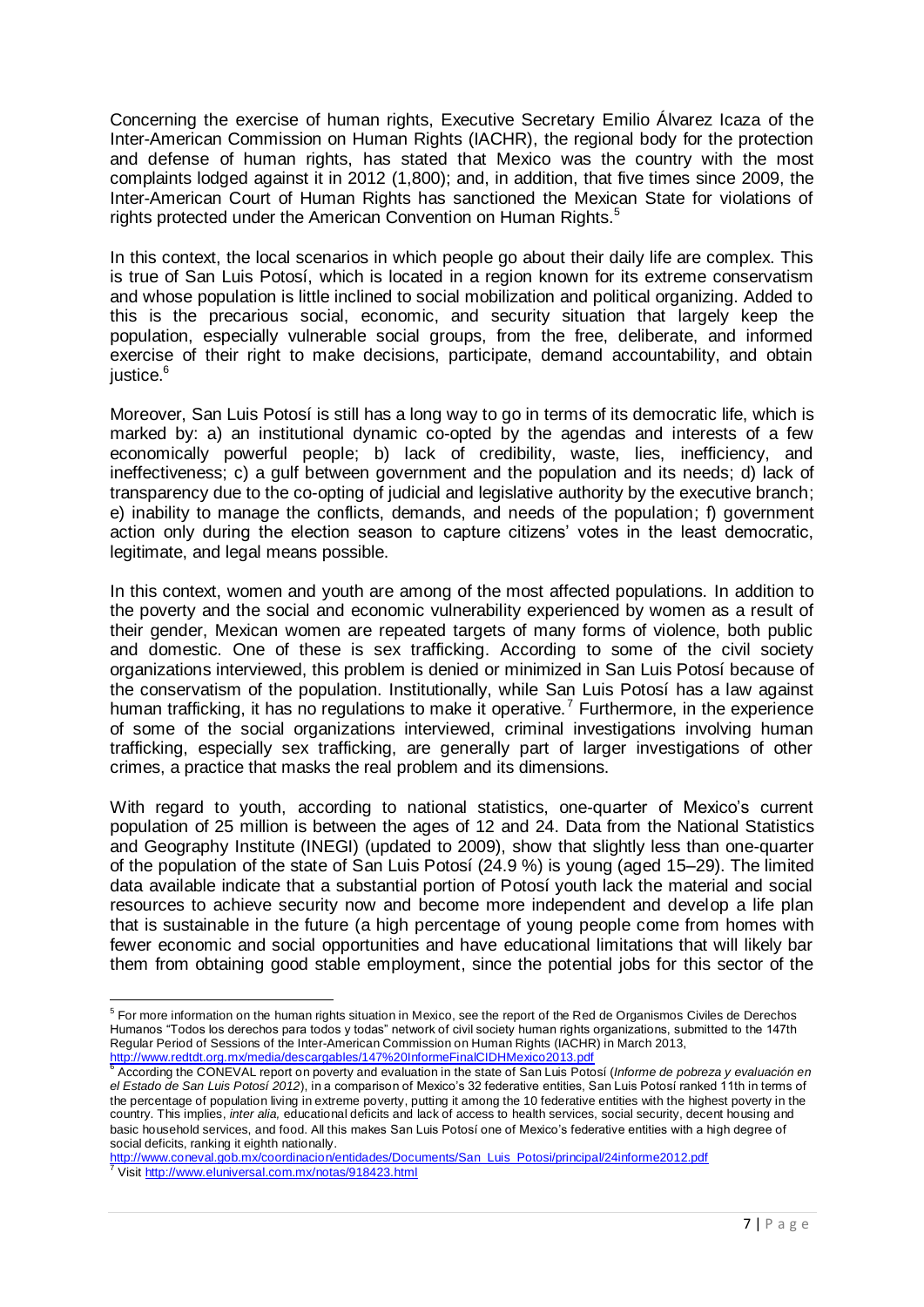population do not even minimally approach the basic standards of what the International Labour Organization calls "decent work." As for civic engagement on the part of young women and men, the climate for many of the ways they come together and organize is hostile and stigmatizing, discouraging participation in groups and reducing young people's possibilities of working to promote their interests and exercise their rights. This is compounded by stigmatization, discrimination, and criminalization in contexts where greater exclusion and insecurity prevail. Despite the recent passage, on 6 September 2012 of the Youth Act, which recognizes that young people have rights, public activities geared to youth are still characterized by a controlling, adult-centered welfare-oriented approach.

Out of three bills (Youth Act, law to promote CSO activities and the Plebiscite and Referendum Act), the Youth Act was the only one to be approved. It has to be recalled that the project objective was not to obtain approval on the three Acts but to contribute to the debate, set a frame for citizens' dialogue, enforce their political capacity and incidence by going deeper in the analysis and producing technical and accurate propositions.

### <span id="page-10-0"></span>**III. PROJECT STRATEGY**

### *(i) Approach and project strategy*

<span id="page-10-1"></span>Empowering CSOs as key actors in promoting democracy and civic engagement was the Project's main objective. Adopting an explicit rights approach, the intervention strategy was structured around five components addressed in a complementary manner. Many of the activities (roundtables, workshops, forums, and training seminars) were designed to create opportunities for participation, whose aim was to identify and analyze citizen problems and needs that should become part of the public agenda, and to amplify CSOs' influence on public policies. The methodological approach adopted was designed to offer criteria and instruments that would improve CSOs' ability to analyze the current situation, strengths, and intervention scenarios. At the same time, the Project worked to improve social communication techniques and upgrade skills and competencies for influencing public policy, particularly those related to monitoring and social oversight.



**EDUCIAC team**

While the beneficiaries' participatory component was clearly visible in most of the Project's stages and activities (consultations, diagnostic review and agenda preparation, workshops, seminars, etc.), these approaches should have been prioritized and bolstered in decision-making, management, and political negotiation (in lobbying for legislation, drafting budgets, and public action). Another strategic component of the Project was the development of the CSO network, which brings together organizations operating in different areas: youth issues, equity and gender, health,

informal education, communication. This network is an important mechanism for dialogue and information exchange between public officials and social stakeholders and should help to put the needs of local CSOs on the public agenda. Nevertheless, although the network has been created, its operative role as a privileged advocate with state entities and decisionmakers still needs strengthening. The strategy implemented has yielded significant results in terms of civil society capacity-building, displayed in greater awareness of citizens' needs and the proposal of a regulatory framework to support democratic processes (Youth Act, law to promote CSO activities, analysis of the Plebiscite and Referendum Act). However, the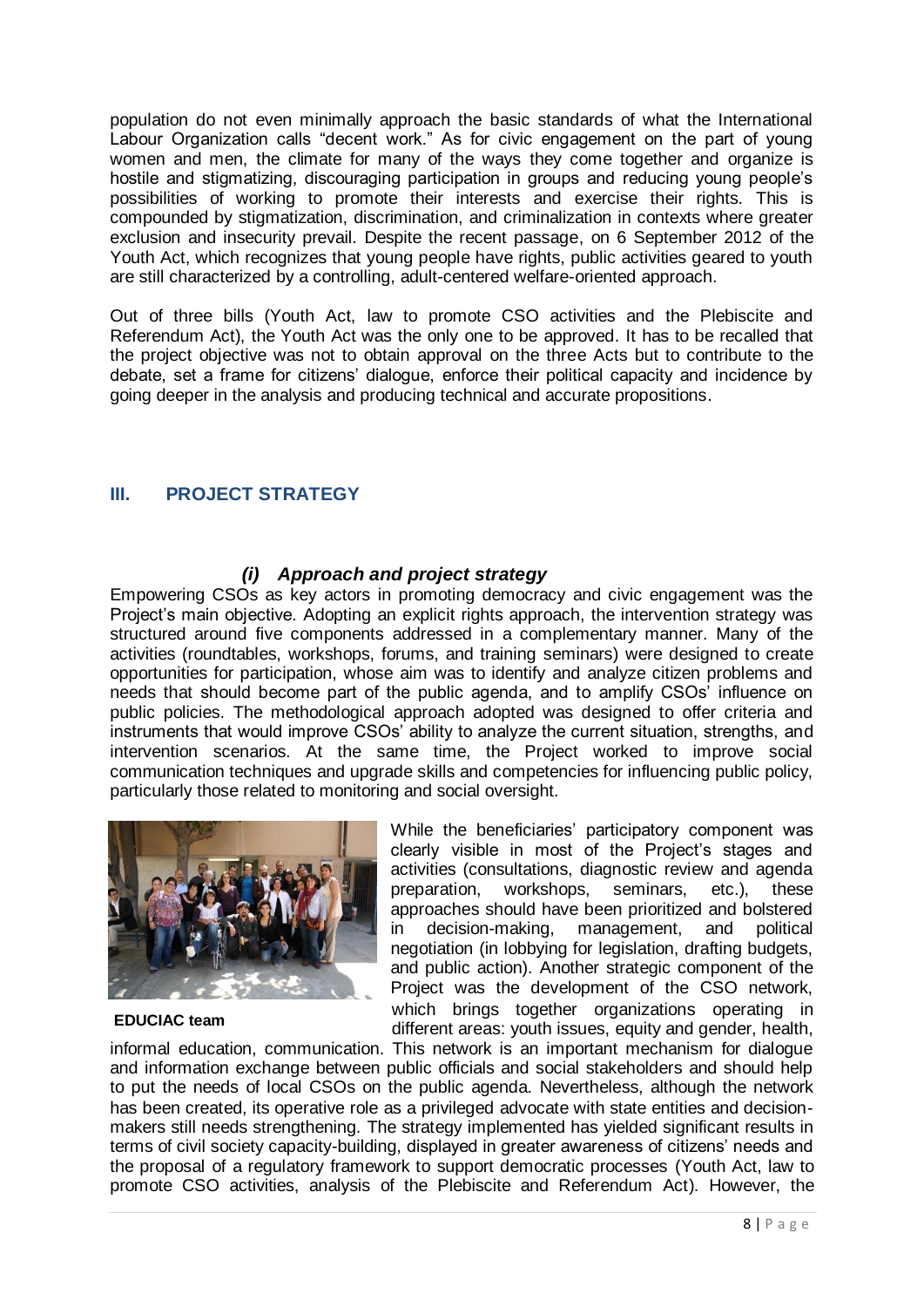strategy designed by the Project did not fully describe the implementation phase and lacked well-defined goals and plans of action, mechanisms for dialogue and interaction between civil society and state authorities, and real capacity to influence local public policy. Thus, for example, individual youth groups that are highly motivated to engage in civic participation have been unable to gain recognition as important social actors. For example they were not able to participate in high level meetings with members of States congress. The same holds true for women's organizations, which, despite the many problems that affect women, have very little organizational presence in the state of San Luis Potosí. These stages must be strengthened as part of the civic engagement process launched. The Project has mobilized a substantial number of stakeholders with varied complementary profiles and major potential for increasing representativeness, given the issues and sectors that they address. In fact, the Project achieved extensive geographic coverage.<sup>8</sup> The results of the training activities and meetings held have been recorded and published in high-quality materials. These materials are being used as references and input for the issues addressed and the associated activities, having been widely distributed to the stakeholders that participated in the Project and other areas indirectly involved.

#### *(ii) Logical Framework*

<span id="page-11-0"></span>The table below summarizes the Project's intervention logic, expressed in five results. It also illustrates the activities carried out and their contribution to achieving the results and objectives pursued.

| <b>Activities and</b><br>outputs                                                                                                                                                                                                                                                                                                                                                                                       |                                     | <b>Medium-term</b><br><b>Impacts</b>                                                                                                                                                                                                                                                                                                                   |                        | <b>Overal objective</b>                                                                                                                                                                                                                                                                              | <b>Development objectives</b>                                                                        |
|------------------------------------------------------------------------------------------------------------------------------------------------------------------------------------------------------------------------------------------------------------------------------------------------------------------------------------------------------------------------------------------------------------------------|-------------------------------------|--------------------------------------------------------------------------------------------------------------------------------------------------------------------------------------------------------------------------------------------------------------------------------------------------------------------------------------------------------|------------------------|------------------------------------------------------------------------------------------------------------------------------------------------------------------------------------------------------------------------------------------------------------------------------------------------------|------------------------------------------------------------------------------------------------------|
| - Holding of roundtables,<br>workshops, seminars for training<br>and civic engagement.<br>- Publication of instructional<br>materials (Manual on Citizenship-<br>building, pamphlets to inform the<br>public about young people's rights,<br>civic skills, direct democracy<br>mechanisms).<br>- Dialogue and lobbying with public<br>officials (mayoral candidates,<br>legislators).<br>- Elaboration of Youth Agenda | ٠                                   | Systematization of the Social<br>Dialogue among Youth<br>process.<br>Initiation into process for<br>collaborative drafting of<br>agendas (on youth, national<br>and local civic engagement,<br>and women).                                                                                                                                             | $\bullet$<br>$\bullet$ | Growing interest among<br>CSO members, youth, and<br>women in getting involved<br>in public affairs as they<br>begin to realize their civic<br>capabilities and potential to<br>influence public policy.<br>Heavy participation of<br>project beneficiaries in the<br>July 2012 electoral<br>process |                                                                                                      |
| - Roundtables, forums, seminars,<br>and workshops on planned topics.<br>- Organization of training on<br>operational mechanisms.<br>- Presentation of the CSO agenda<br>to candidates for senior municipal<br>posts.                                                                                                                                                                                                   | $\bullet$<br>$\bullet$<br>$\bullet$ | Creation of a CSO network<br>with progress in addressing<br>the issues of democracy:<br>human rights, environmental<br>protection, sustainable<br>development, transparency<br>and accountability, and<br>fighting poverty.<br>First stage in organizing<br>groups with an advocacy<br>agenda.<br>Municipal tackling of the five<br>programmed issues. | $\bullet$              | A functioning CSO network<br>that operates as a<br>mechanism for citizen<br>interaction and civic<br>engagement, with the<br>potential to influence public<br>policy.                                                                                                                                | Visibility of youth, women,<br>and civil society issues on<br>the public agenda and in<br>the media. |
| - Forums, workshops, seminars,<br>roundtables.<br>- Creation of youth and women's<br>rights watchdog groups.<br>- Dialogue, lobbying, and<br>presentation of agendas to public                                                                                                                                                                                                                                         | $\bullet$<br>٠                      | Preparation and publication<br>of a diagnostic review on<br>youth in the state of San Luis<br>Potosí.<br>Functioning watchdog groups<br>on youth and sex trafficking                                                                                                                                                                                   |                        | Mechanisms in place for<br>citizen oversight.                                                                                                                                                                                                                                                        |                                                                                                      |

 8 The project worked directly in the cities of: San Luis Potosí (*Zona Central*), Rioverde (*Zona Media*), Ciudad Valles (*Zona Huasteca*), and the community of Vicente Guerrero (near Charcas) in the altiplano region. It also encouraged the participation of people from the municipalities of Mexquitic de Carmona, Soledad de Graciano Sánchez, Ciudad Fernández, Tancanhuitz de Santos, Xilitla, Tamazunchale, Huehuetlán Vicente Guerrero, and Matehuala.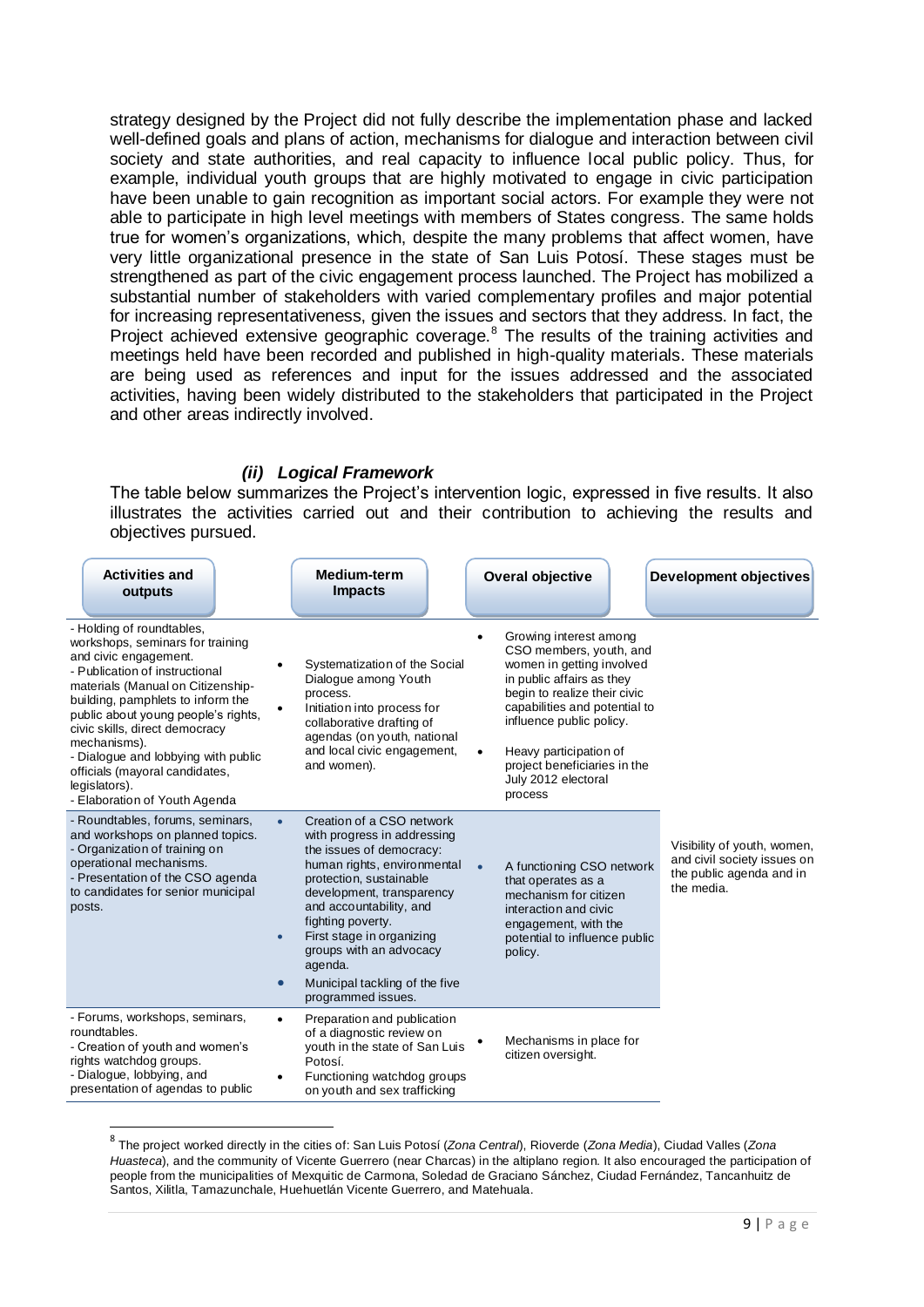| officials.                                                                                                             | of women.                                                                                                                                                                                                                                                                                                        |                                                                                                                                            |
|------------------------------------------------------------------------------------------------------------------------|------------------------------------------------------------------------------------------------------------------------------------------------------------------------------------------------------------------------------------------------------------------------------------------------------------------|--------------------------------------------------------------------------------------------------------------------------------------------|
| Training and creation of advocacy<br>mechanisms: CSOs and legislators<br>for drafting and passage of the<br>Youth Act. | Drafting and passage of a<br>Youth Act.<br>Drafting (not been passed)<br>and lobbying for a law to<br>promote CSO activities in<br>$\bullet$<br>San Luis Potosí though<br>consultative processes.<br>Boosting of stakeholder<br>capacity to lobby and<br>participate in the drafting of<br>proposed legislation. | Visibility of youth, women,<br>and civil society issues on<br>the public agenda                                                            |
| - Forums and roundtables to<br>analyze direct democracy<br>mechanisms.                                                 | Draft amendment on reforms<br>and additions to the<br>Plebiscite and Referendum<br>Act for the state of San Luis<br>Potosí to include recall<br>mechanisms (this bill has not<br>been passed yet).<br>Analysis of the Plebiscite and<br>Referendum Act.                                                          | Stakeholders trained in the<br>use of mechanisms of<br>direct democracy,<br>plebiscite, referendums,<br>and recall of public<br>officials. |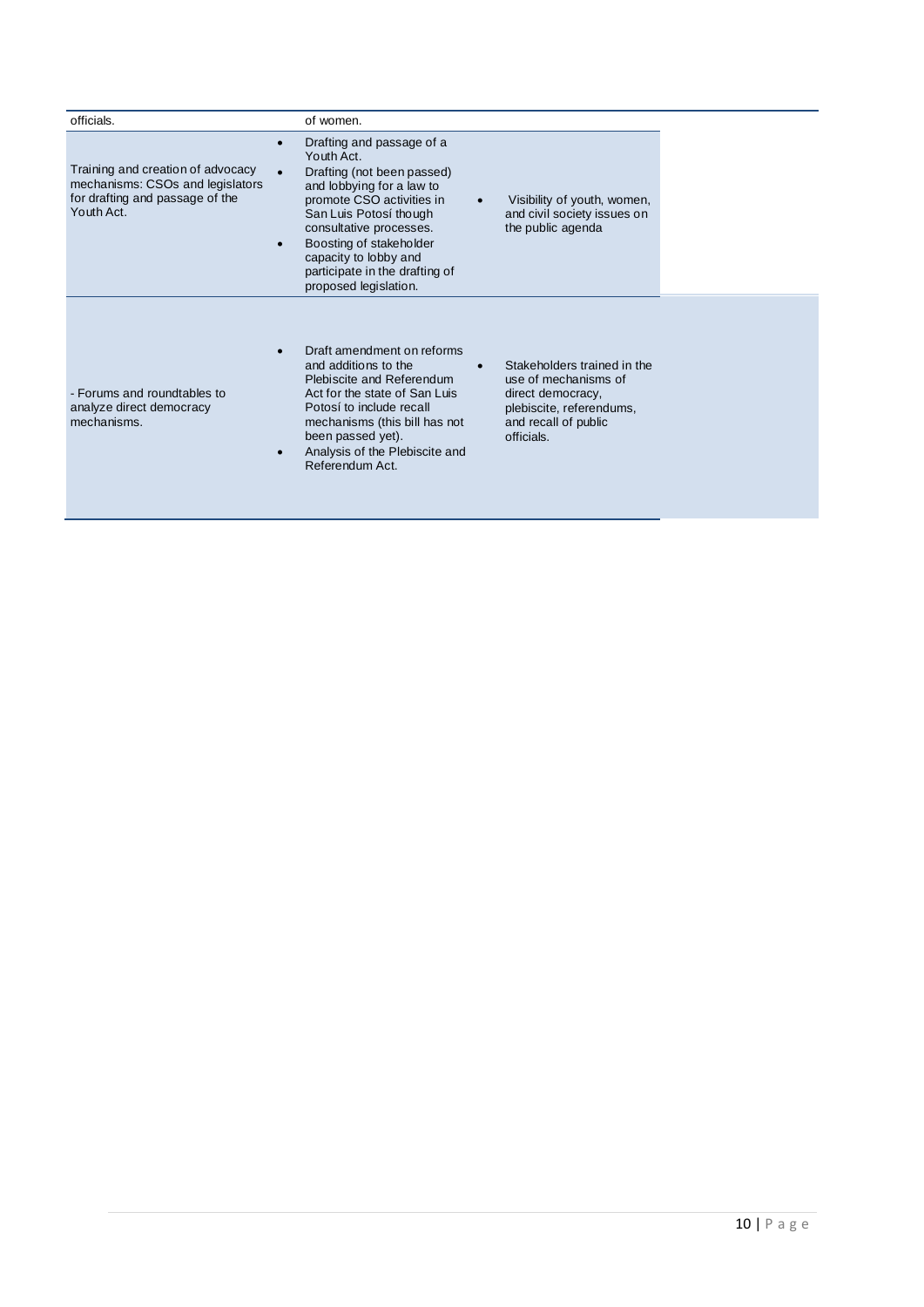### <span id="page-13-0"></span>**IV. EVALUATION FINDINGS**

#### *i. Relevance*

<span id="page-13-1"></span>The impressions and testimonies gathered during the mission confirmed the relevance of the intervention, given the limitations of the country's political situation and democracy



**Invitation to the roll-out of the Youth Act**

(specifically, in the state of San Luis Potosí) and the needs and problems of the Project's three beneficiary groups: youth, women, and CSOs. In a context marked by thoroughly debilitated democratic governance, youth and women are vulnerable groups whose rights are very much in jeopardy. Therefore, the beneficiaries, men and women alike, had a very positive opinion of the training opportunities provided by the Project and the civic practices it enabled them to develop. With the passage of the Youth Act on 6 September 2013 , young people feel that they have been recognized as having rights, substantially altering their status as citizens. At the same time, CSOs say that their individual and collective skills for integrating the rights approach and civic engagement initiatives into their institutional strategies have improved. Stakeholder capacity-building is an approach consistent with EDUCIAC's strategic options—one that has been used from the outset to promote democratic processes rooted in three basic elements: (a) promoting a non welfare-oriented approach; (b) fostering horizontal relations between adults and young people, moving beyond the adult-centered approach; and (c) improving citizens' ability to influence policy.

This priority methodological approach centered on capacity-building as essential to promoting different forms of civic engagement is clearly relevant to the profile of the beneficiary groups. The Project's activities have brought together and mobilized CSOs, women, youth organizations, academics, community groups, organizations that aid children and women that are victims of violence, and advocacy groups working to guarantee the right to food, information and transparency, environmental protection, gender equality, and the treatment of hearing impairment in the intervention areas and cities. These initiatives have encouraged the adoption of the rights approach, providing citizens with opportunities to increase their democratic participation and informing them of their right to participate in forums where they can make a difference and influence decision-making.

In addition, the gender approach has been relevantly integrated, promoting the equitable participation of men and women, adults and young people. The Project's roster of participants shows a total of 1,095 beneficiaries, 625 women and 471 men. However, participants repeatedly mentioned the problems that still arise when attempting to establish equitable, nondiscriminatory gender relations in different sectors of society.

"Being young and venturing into the adult world is complicated, because sometimes they undermine your confidence that you can do things right, especially if you're a girl." **Olga P. former youth deputy who participated in the congressional drafting of the Youth Act**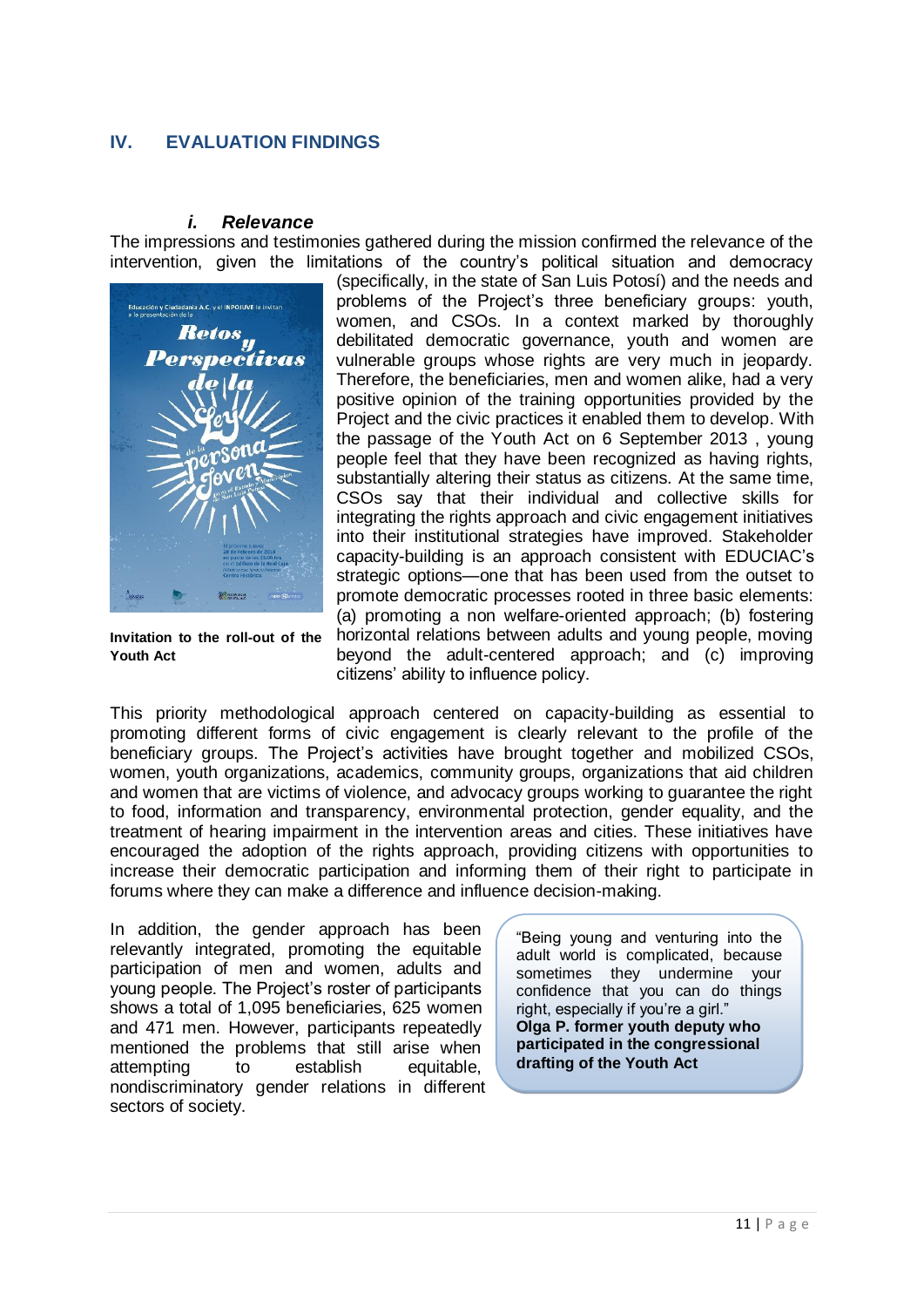EDUCIAC's decision to implement the Project jointly with other partners, including two government agencies,<sup>9</sup> was important to this strategic approach, as it led to the creation of certain consultative and lobbying mechanisms during the drafting of the legal framework with government officials.

Finally, the Project had an excellent communication strategy that lent visibility to the civic engagement processes it promoted and put them on the public agenda.

### *ii. Effectiveness*

<span id="page-14-0"></span>The Project was highly effective in planning and executing the activities, providing useful material for raising citizen awareness and mobilizing civic groups and civil society organizations. These results are an important first step toward increasing civil society's influence on the definition, implementation, monitoring, and/or evaluation of public policy in the medium and long term. Establishing a baseline at the start of the Project made it possible to gauge the progress that had been made and identify the components still in need of strengthening.

The Project's greatest achievements without a doubt were the training and consultative exercises for drafting the thematic agendas and developing the contents of the programmed legislative proposals (Youth Act, law to promote CSO activities, and the amendment to the Plebiscite and Referendum Act for the state of San Luis Potosí). These<br>outcomes prove that really substantive, outcomes prove that honest, high-quality consultation and participation exercises can be programmed and executed to promote authentic democratic and strategic processes and foster civic **All Youth without Rights Forum**empowerment and networking for participation in public affairs.

"Before, we would go to public agencies hat in hand, saying, "Please, we need money!" Now we know we have a right to those funds, because they're public. We learned the word "advocacy" and know how to say what we want.

**Comments of a participant in the training sessions on public policy.** 

Another relevant aspect of the Project was the creation of the CSO network, which, as all the interviewees indicated, has turned into an important forum for interaction and solidarity, as well as a vehicle for its member organizations to share knowledge, information, services, and tools. This is especially relevant if we consider the 10-year dry spell in civic action that many interviewees mentioned as characteristic of political life in the state of San Luis Potosí. Likewise, the results of the Project show that social mobilization is still necessary.

However, it requires citizens to acquire knowledge, skills, and social and political resources if they are to move toward participation in the different stages of public action. Without it, for example, the Youth Act could not have been passed.

The exercises in systematizing the process leading up to the passage of the Youth Act, as well as the printed materials produced (e.g., the Manual on Citizenship-building) are important

 $\overline{a}$ <sup>9</sup>Congressional Committee on Human Rights and Gender Equity of the State of San Luis Potosí, Potosí Youth Institute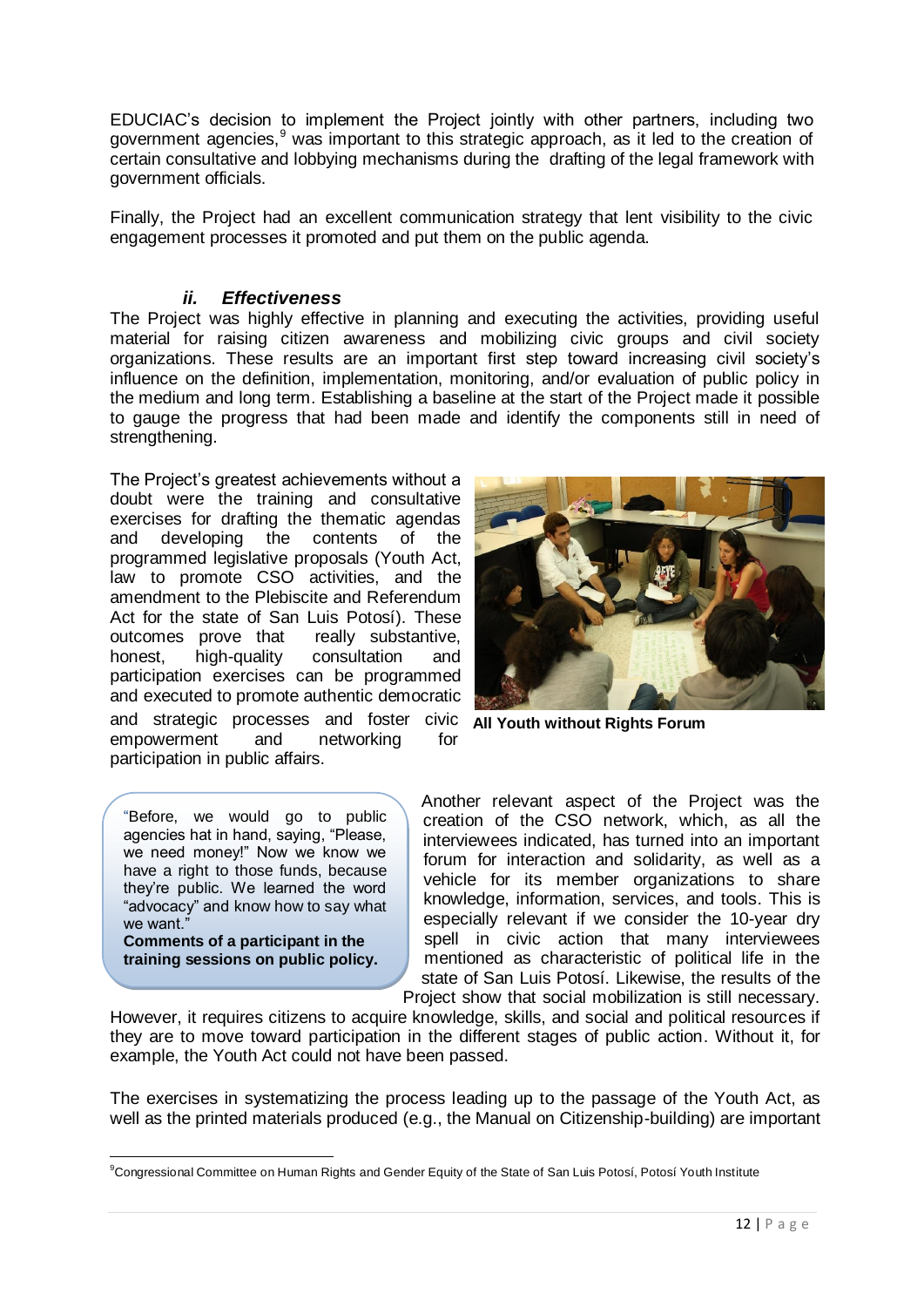tools that assemble and publicize the lessons learned in the interaction with beneficiary populations to raise their civic awareness and increase their options for participating in public affairs.



**Meeting with the Board of Directors of the CSO Network**

However, the evaluation mission believes that the Project was very ambitious. While the process has raised awareness about the exercise of civil rights and awakened people's desire to get more directly involved in public affairs in terms of enabling civil society to effectively influence public policy in San Luis Potosí, some aspects must be further developed and reinforced. There is a need: (1) to contribute to the development of a group identity, a specific agenda, and social and political involvement in the newly created forums (CSO network, youth groups that pushed for the passage of the Youth Act,

organizations that address some aspect of women's rights); (2) to reorient the strategy so that not all activities are mass activities but include initiatives that promote critical thinking; (3) to guarantee the development and/or transfer of knowledge, skills, and social and political resources for participation, decision-making, and political organizing and negotiation; (4) to improve mechanisms and methodologies for building the capacities necessary to achieve the aforementioned goals; (5) to establish a monitoring mechanism that not only looks at efficiency and operational aspects of the Project, but sustainably consolidates its strategic orientations.

### *iii. Efficiency*

<span id="page-15-0"></span>The efficiency factors were found to be highly satisfactory. Coordination among the partner organizations was based on the profile and specific intervention area of each. Propuesta Cívica A.C, which has closely collaborated with EDUCIAC for some years, was the NGO partner involved most directly in technical and strategic management. The other partners<sup>10</sup> geared their support more to consultative activities for drafting legislation (on youth and CSOs). A team made up of a coordinator and a coordination assistant took efficient charge of the Project's technical management and administration. A number of EDUCIAC's permanent staff also assisted with the implementation of certain activities. A two-person team was created to monitor the activities, in which volunteers, the majority of them students, also participated. This team developed an analysis matrix that enabled it to compile and compare information on two processes: the results priority target groups (youth, women, and CSOs). Teams formed to examine different aspects of Project management (event logistics, content design, monitoring and evaluation of activities) held coordinating meetings to adjust planning to observations from the monitoring mechanisms. In some cases, programmed events or roundtables were replaced by in-depth workshops. This was the case with the Transparency Workshop, since it was observed that the organizations needed more information about this issue. The Project also hired subject specialists, who advised participants on legal matters, lobbying, social communication, and transparency. At the time of the evaluation, the EDUCIAC team was processing the results of the activity evaluations, as well as the overall final evaluation.

 $\overline{a}$  $10$  Congressional Committee on Human Rights and Gender Equity of the State of San Luis Potosí and the Potosí Youth Institute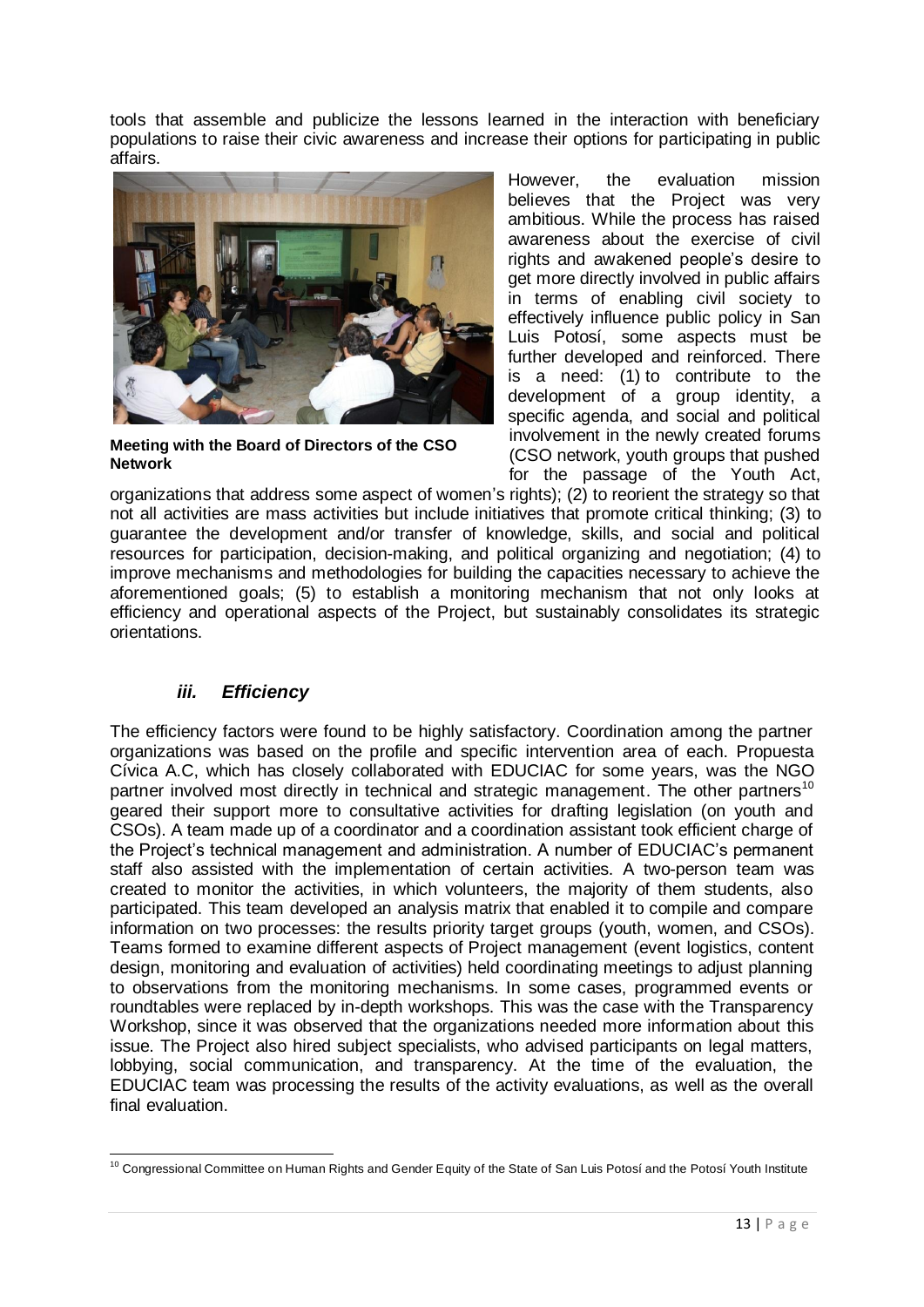Finally, another component of efficiency is the quality of the records of the meetings and training activities and the systematization of the results. EDUCIAC painstakingly documents implementation of the activities and summarizes the content of the discussions and training sessions. Its publication *Diálogo social por la Juventud* (Social Dialogue among Youth) describes how the process was systematized and the mechanisms developed during the drafting, lobbying effort, and roll-out of the Youth Act.

In terms of time frames, no major changes were observed that altered planned results. Due to the electoral and legislative agenda, some activities had to be reprogrammed, obliging EDUCIAC to request Project extensions totaling six months, making its end date April 30, 2013 instead of October 31, 2012. Insecurity in the Matehuala area led to the cancellation of a workshop on citizenship-building skills.

"Six years ago when first got involved, I tried to see how youth groups could make themselves more visible. Now there's a mechanism that has resources and goals and attracts people. To a certain extent, the Youth Act was a pretext to make the voices of young people heard."

**Mariana, member of a youth organization.**

The activity implementation level and results obtained have a very good cost-benefit ratio, since the Project has trained and mobilized a substantial and representative number of stakeholders in various sectors of civil society and tackled an array of issues in connection with citizenship-building.

### *iv. Impact*

<span id="page-16-0"></span>The impact analysis shows varying levels of impact, depending on the type of stakeholder and specific intervention context. All stakeholders interviewed said that the civic engagement process implemented in San Luis Potosí had been unprecedented and had contributed to the creation of social capital capable of putting forth and articulating ideas and with the desire to make a difference and create change.

The opinions garnered through field interviews underscore the Project's efforts to make civil society organizations visible and expand their role. This capacitybuilding effort led to a change in perspective, since it revealed the need to endow civil society with greater legitimacy and representation. Many stakeholders

"We're still a minority among organized youth in the city and state of San Luis Potosí. Many young people feel that they are unacknowledged. We need to have a place in policy negotiation forums" **Member of a youth organization that** 

**participated in the Focus Group.**

said that the Project was "a before and after" point. Before, CSOs worked in isolation. Now, they have realized what can be accomplished if they work together—specifically, taking advantage of the opportunity offered by the CSO network. Several of the CSOs interviewed considered the mere fact of getting to know one other and learning "who does what" a very positive development. This has fostered solidarity among them, creating connections and enabling them to learn about each other and share services and skills.

They also acknowledged the different degrees to which CSOs had embraced the network. Some of them had integrated and made better use of the group perspective, feeling that they were part of the CSO network and were willing to create forums for group participation in order to influence public affairs. Other organizations still operate from a more individualistic welfare-oriented perspective and may see the benefits that the network can bring to their own organization. At present, capacity transfer occurs primarily in informal settings and is not sufficiently intentional.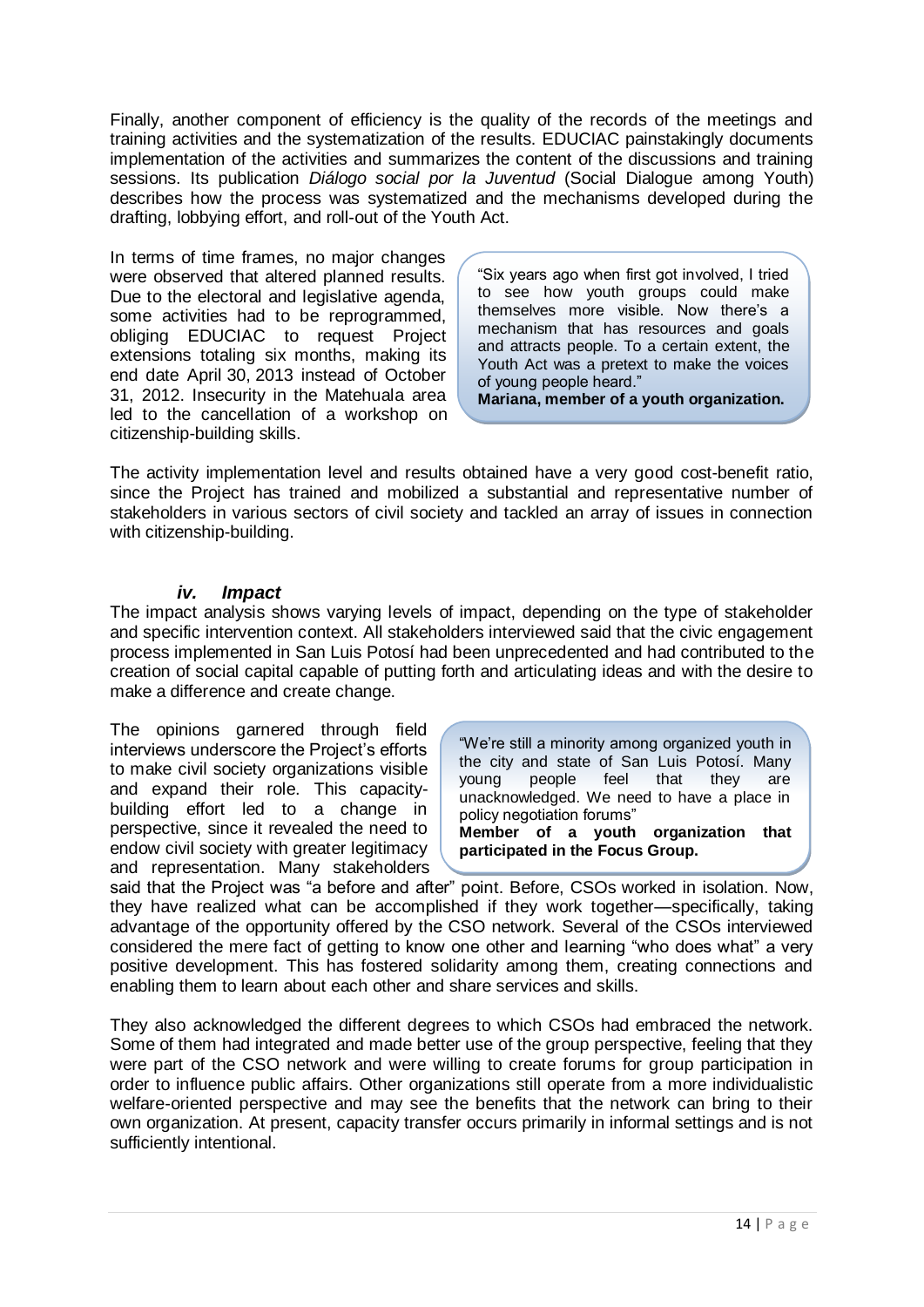Leadership is beginning to emerge in the network, however, and people are beginning to talk



**Diagram of the roadmap prepared during the drafting of the Youth Act**

about organizing thematic committees. A coordinated agenda has been drafted that includes specific items to be explored in depth. Significant among them is an intensification of the gender approach, which has shed more light on the obstacles to establishing respectful and equitable relations—obstacles that result in violence, abuse, and vulnerability.<br>The gender approach has

The gender approach has been integrated into the work of EDUCIAC's Cero Trata watchdog group, making the sex trafficking of women an important issue for the organization. The work of the Committee to Prevent, Confront, and Eradicate Human Trafficking in San Luis Potosí is being monitored through mapping of what is being done or proposed institutionally in terms of action, budget allocation, institutional coordination, and other aspects.

The youth organizations interviewed stated that they now had a better understanding of the rights approach and had further embraced it, receiving specific tools that had enabled them to learn different ways to influence policy and improve the quality of their participation. The Ojo Ambulante watchdog group was considered a mechanism for monitoring enforcement of the laws and learning more about public-sector attitudes toward youth participation.

Furthermore, many young people viewed EDUCIAC as a forum for civic engagement, since it enabled them to get involved in decision-making processes, motivating them to apply for a job with the organization.

Significant changes have also been observed in public policy, which at the state level left much to be desired. The drafting and negotiation of the Youth Act and the law promoting CSO activities has created negotiating mechanisms that help bring government agencies and CSOs closer together. However, these mechanisms have a potential impact that must be bolstered, in particular to further coordinated, organized networking among stakeholders through forums for political negotiation and dialogue.

Finally, it bears mentioning that the Youth Act recognizes that young people have rights and, by clarifying the powers of certain public agencies, it should be easier to enforce. Several government secretariats and agencies are obliged to comply with this act; thus, it must be publicized and the pertinent public officials informed.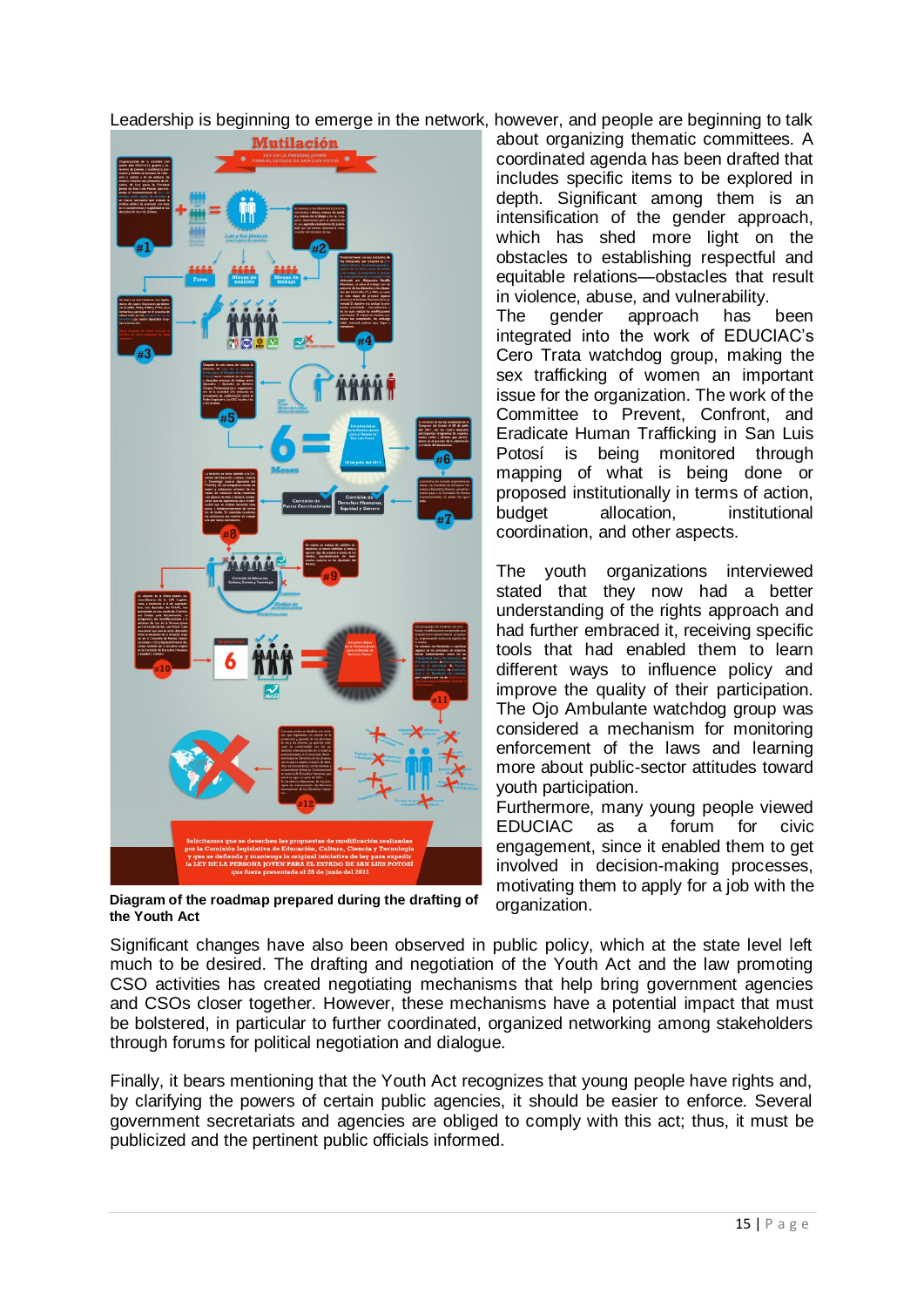#### <span id="page-18-0"></span>*v. Sustainability*

EDUCIAC's recognition, legitimacy, and credibility in the universe of civil society organizations in San Luis Potosí are its calling card and greatest social capital. That profile is also one of the most important sustainability factors for building and strengthening civil society's capacity to influence public policy—above all, since the initiatives undertaken have given many stakeholders the confidence to develop and implement initiatives for networking

and social and political participation. Added to this is the fact that EDUCIAC has a sound institutional structure and a committed team with the requisite expertise. One of the unexpected results of the Project cited by EDUCIAC is that it caused the organization to shift its institutional priorities, making civil society strengthening to influence public policy-making a strategic priority. This issue is now part of EDUCIAC's agenda, making this NGO far more sustainable, since it no longer depends solely on having a project under way. In terms of institutional sustainability, equally important is the fact

As a new organization, we had to learn the ropes. We had a lot of enthusiasm but were asking ourselves, what now? How do we get things done?<br>**Jesús O., Direc O., Director of a member foundation of the CSO network.**

that EDUCIAC is a member of the CSO network and is actively advocating for the network to put passage of the law to promote civil society activities on its agenda. Likewise, definitive integration of the Cero Trata and Ojo Ambulante citizen watchdog groups in its work and agenda will lend continuity to the exercise of citizen oversight that began with the Project.

Another important sustainability factor in the process is the CSO network created in the context of the Project. Members recognize the network as a necessary strategic mechanism for: promoting solidarity and strengthening them both individually and collectively; encouraging the sharing of services and transfer of knowledge and skills; making heretofore unrecognized issues and population sectors visible; and above all, strategically connecting them and promoting agendas of mutual interest.

Furthermore, EDUCIAC has contacts and agreements with a number of funding sources (public and private, domestic and international), making it financially sound and able to continue supporting the processes begun.

#### *vi. Value added*

<span id="page-18-1"></span>This is the first time that EDUCIAC has received financial support enabling it to implement a two-year project. Having the backing of a United Nations program has enhanced its

credibility and enabled it to begin making major changes and encouraging key civil society stakeholders to embrace democratic practices. Civil society in the state of San Luis Potosí had gone through a period of apparent political inactivity in the face of a social sector that while mobilized, had a heavily welfare-oriented approach. It was therefore very important for CSOs to have the opportunity to reflect on their role in influencing public policy and acquire the tools they needed to increase their effective participation in the design and implementation of public policy. It should also be recognized that in a social context of hard-core conservatism, silencing, and denial, the fact that CSOs have begun putting issues such as human trafficking for



#### **Project logo**

sexual exploitation on the public agenda is part of the Project's value added. Moreover, the change in the organization, which has reformulated its institutional mission and strategy, has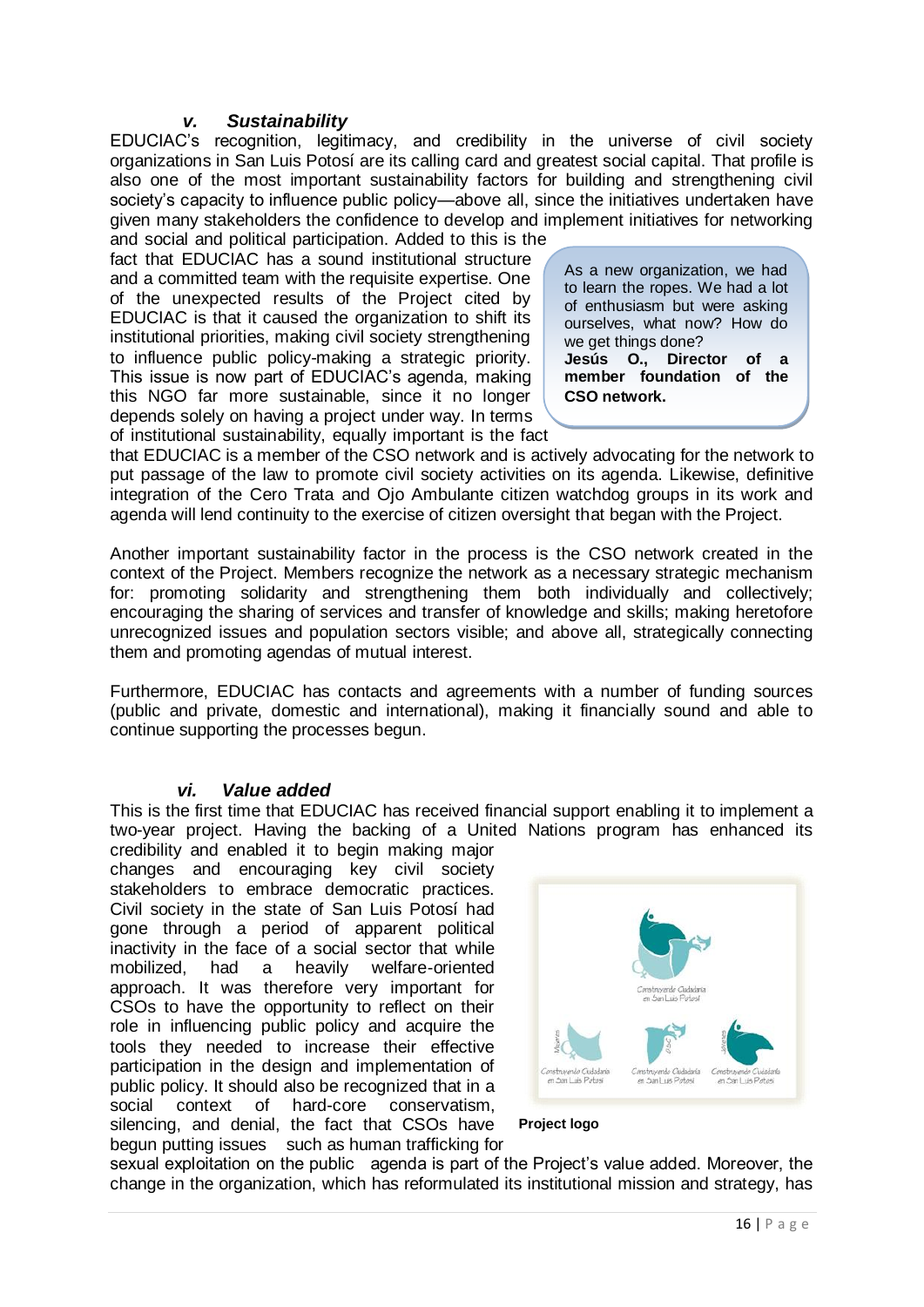put EDUCIAC in a better position, making it an important resource for promoting the changes generated in civil society. All this confirms the value added that UNDEF has contributed to the implementation of democratic civic engagement processes that will gradually improve the living conditions of social stakeholders.

### <span id="page-19-0"></span>**V. CONCLUSIONS**

Bearing in mind the context of the Project, characterized by apparent social and political stagnation in recent years, the evaluators consider its impact to be highly satisfactory. While consolidating and capitalizing on the process begun is a pending challenge, a solid foundation has been laid for continuing the dynamic generated and capitalizing on the lessons learned. The Project's strong points have been:

*i. Fostering understanding and acceptance of civil society's role* in strengthening democracy and environments that promote the exercise of civil rights. All actors involved have had an opportunity to learn about their rights and recognize opportunities, forums, and tools for exercising citizen oversight more effectively and less onerously than before. Raising awareness among groups and organizations and mobilizing them to action has heightened their motivation and increased their ability to influence public affairs.

*ii. Lending visibility to issues and vulnerable sectors of the*  **population** that up to now have been ignored, especially from the standpoint of their rights.

*iii. Strengthening and advancing the professionalization of CSOs* as legitimate social and political stakeholders with their own identity, capabilities, and proposals for influencing public affairs. The organizations realize that they have acquired very practical and applicable knowledge and have learned how to interact with other organizations and connect with public officials. The drafting of a law to promote CSO activities and the creation of the CSO network are two components of empowerment that were viewed very positively. This process must be consolidated.

*iv. Strengthening the legal framework,* with the passage of the Youth Act on 6 September 2012 and its entry into force, which from a rights perspective, recognizes and strengthens such a forgotten and stigmatized group in society as young people, an innovative model of civil society and decision-maker relations has been developed to help young people influence public affairs. This opens new possibilities for replicating the model and eventually developing more normalized relations between society and decision makers. The lessons learned from this experience may support the approval process of the two other laws on which the project worked (CSO law and Referendum law). In order to enforce the Youth Act, it will be necessary to finish publicizing it, bringing it to the attention of the stakeholders responsible for its enforcement and the young people who are its beneficiaries. It will also be necessary to take action by influencing the design and execution of public plans, programs, and projects in the various areas covered by the law.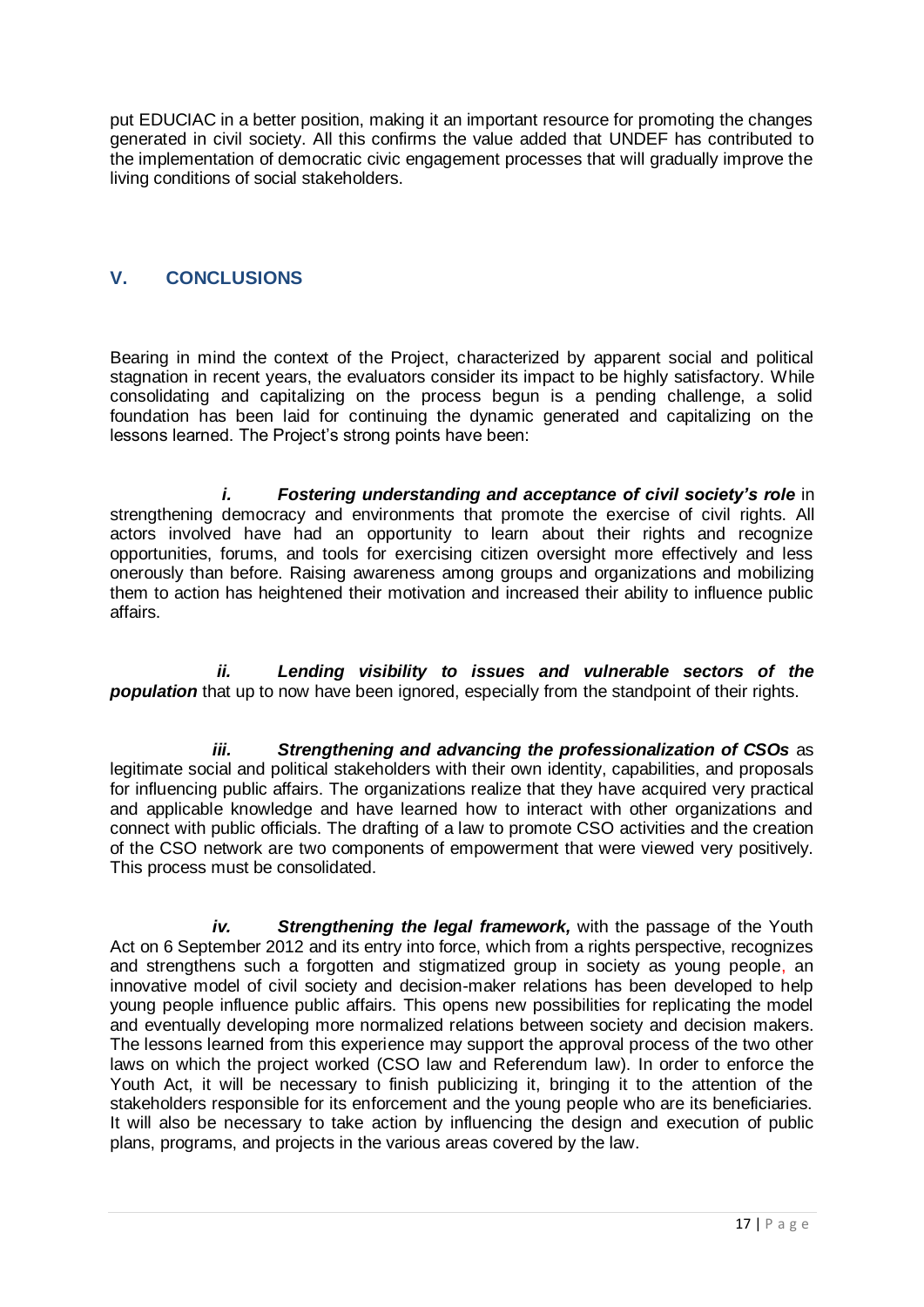The Project was *very ambitious*. Dealing as it did with the promotion of highly qualitative processes of change, some of its components had real potential for impact that has yet to be consolidated. Specifically, certain sectors in need of particular assistance were identified:

*v.* Mechanisms for dialogue between public officials and youth are still characterized by *very vertical communication* and to some extent, an adult-centered culture that is hard to eradicate. Young people were not given the opportunity to participate in the negotiations during the drafting of the Youth Act, and they still lack *an organized network* to enable them to participate in lobbying activities.

*vi.* While CSO capacity to influence policy has been strengthened, not enough work has been done on *identifying mechanisms for negotiation and dialogue with government agencies. Nor has progress been made in developing an agenda and strategic plan with well-defined issues and objectives that civil society considers essential to its lobbying efforts.* This is an impediment to building legitimate, effective channels for advocacy that would make it possible, for example, to use and channel the information gathered by the watchdog groups that exercise public oversight.

<span id="page-20-0"></span>*vii.* Women are the least represented beneficiary group in civil society. There are very few women's organizations and few that focus on women's rights or gender issues. Moreover, women were the group least emphasized in the work plan executed. This is a challenge that must certainly be tackled in the next stages of the work, especially given the great vulnerability of this group and the wide range of problems that affect it, such as trafficking, abuse, mistreatment, and assorted forms of violence.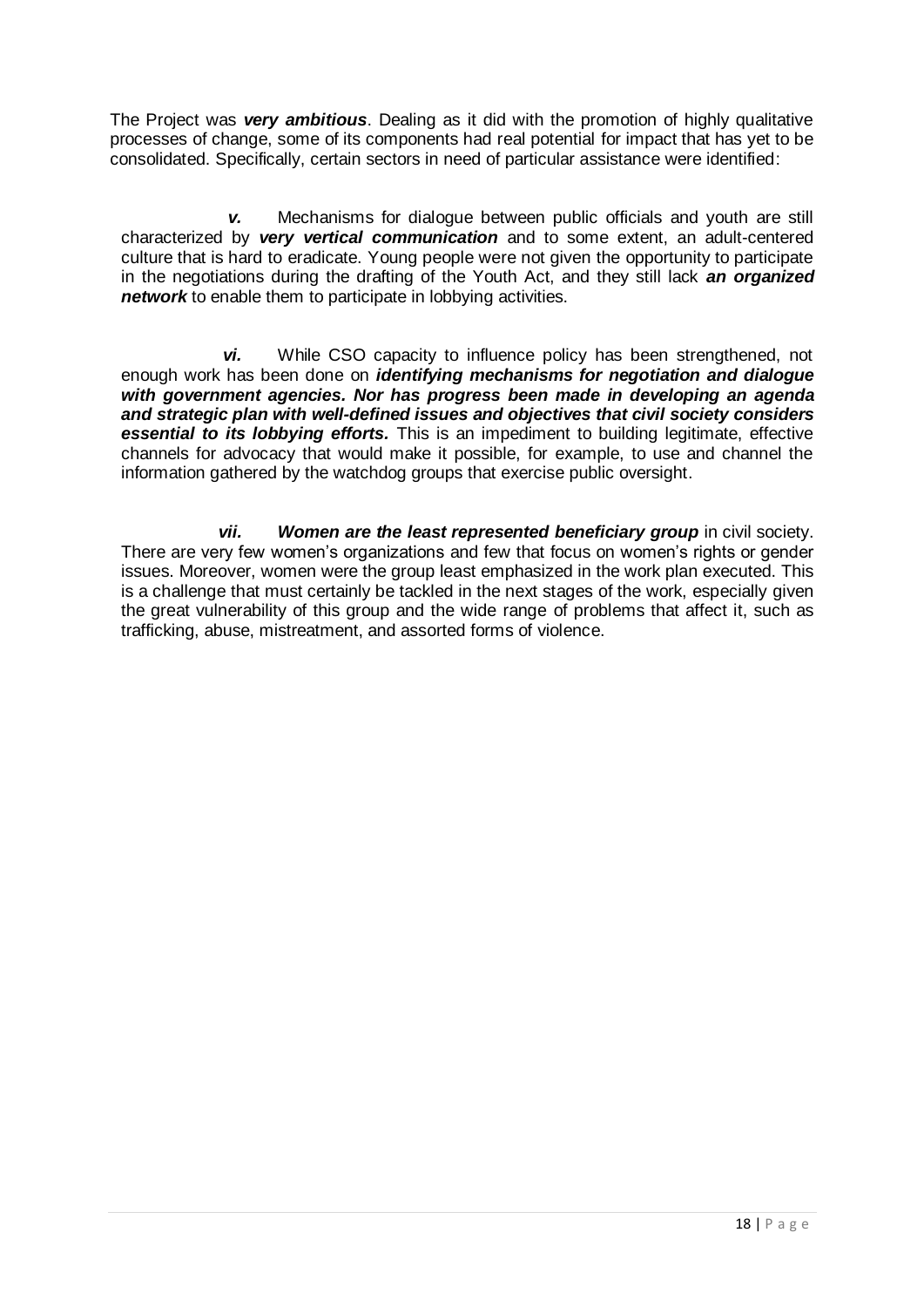### **VI. RECOMMENDATIONS**

In order to sustainably bolster the impact of the Project, the mission recommends the following:

*i. Strengthen mechanisms for connecting groups as participants in policy dialogue.* Contribute to the creation of a collective identity with a specific agenda and social and political engagement profile in the recently created mechanisms: the CSO network, youth organizations that lobbied for passage of the Youth Act, and organizations that focus on some aspect of women's rights. Reorient the strategy to ensure that the activities are not all mass activities; instead, include initiatives that encourage critical thinking and a strategic approach, integrating the use of a plan of action, roadmap, and intervention protocols that stress the operational level. (See Conclusions iii and v)

#### *ii. Design a diversified*

*training strategy.* The future plan for building CSO capacity should be based on the results of the mapping done over the course of the Project to ensure that it addresses the specific needs of each beneficiary group. It should also guarantee the development and transfer of knowledge, skills, and social and political resources for civic engagement, decision-making, and political organizing and negotiation and improve mechanisms and methodologies for developing the capacities required to achieve this.



**Consultative forum on the Youth Act**

*iii. Program stable mechanisms and channels for negotiation and dialogue with government stakeholders.* Identify strategic partners among government stakeholders and entities that are open to collaborating with civil society and planning and can support ongoing relationships that foster specific policy advocacy initiatives. (See Conclusion vi).

*iv. Improve the representation of women's groups and organizations.* Conduct diagnostic reviews of the dynamic of women's organizations in San Luisa Potosí and based on that, develop a relevant, balanced strategy and plan. (See Conclusion vii).

*v. Develop a specific mechanism for publicizing the Youth Act.* Disseminating information about the Act, publicizing it, and training not only those responsible for its enforcement but populations and youth organizations as well are essential. Otherwise, there is a risk of having a relevant, up-to-date but inoperative legal framework. EDUCIAC and the CSOs should jointly study initiatives that they can work on to contribute to the enforcement of this legislation at the state and local level (See Conclusion iv).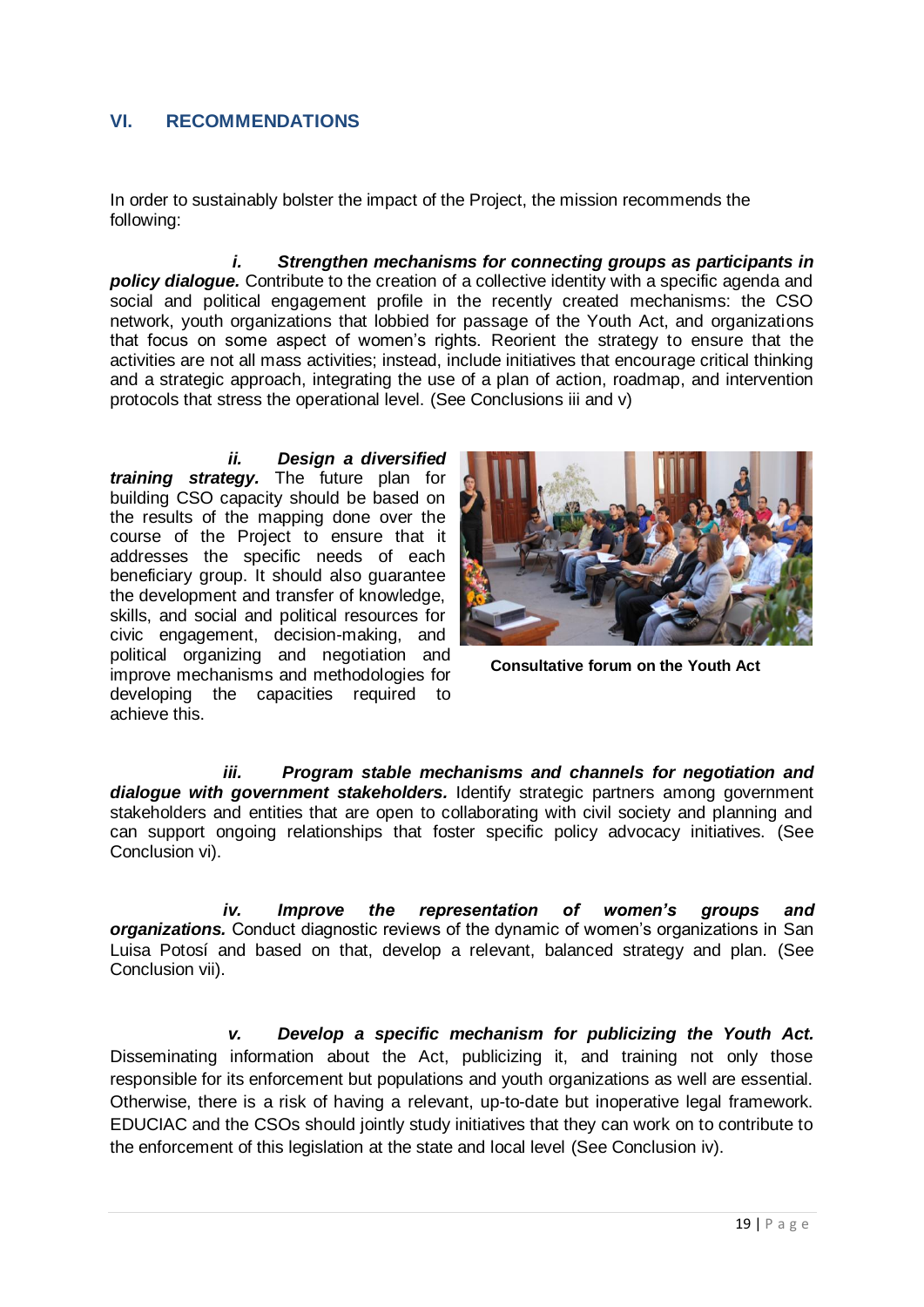## <span id="page-22-0"></span>**ANNEXES**

# <span id="page-22-1"></span>**Annex 1: Evaluation questions:**

| <b>DAC</b>                  | <b>Evaluation Question</b>                                                                                                                                                                                           | <b>Related sub-questions</b>                                                                                                                                                                                                                                                                                                                                                                                                                                                                                                                             |
|-----------------------------|----------------------------------------------------------------------------------------------------------------------------------------------------------------------------------------------------------------------|----------------------------------------------------------------------------------------------------------------------------------------------------------------------------------------------------------------------------------------------------------------------------------------------------------------------------------------------------------------------------------------------------------------------------------------------------------------------------------------------------------------------------------------------------------|
| criterion                   |                                                                                                                                                                                                                      |                                                                                                                                                                                                                                                                                                                                                                                                                                                                                                                                                          |
| Relevance                   | To what extent was the<br>project, as designed and<br>implemented, suited to<br>context and needs at the<br>beneficiary, local, and<br>national levels?                                                              | Were the objectives of the project in line with the needs and<br>$\blacksquare$<br>priorities for democratic development, given the context?<br>Should another project strategy have been preferred rather<br>than the one implemented to better reflect those needs,<br>priorities, and context? Why?<br>Were risks appropriately identified by the projects? How<br>$\blacksquare$<br>appropriate are/were the strategies developed to deal with<br>identified risks? Was the project overly risk-averse?                                              |
| <b>Effectiveness</b>        | To what extent was the<br>project, as implemented,<br>able to achieve<br>objectives and goals?                                                                                                                       | To what extent have the project's objectives been reached?<br>٠<br>To what extent was the project implemented as envisaged<br>٠<br>by the project document? If not, why not?<br>Were the project activities adequate to make progress<br>٠<br>towards the project objectives?<br>What has the project achieved? Where it failed to meet the<br>$\blacksquare$<br>outputs identified in the project document, why was this?                                                                                                                               |
| Efficiency                  | To what extent was<br>there a reasonable<br>relationship between<br>resources expended<br>and project impacts?                                                                                                       | Was there a reasonable relationship between project inputs<br>$\bullet$<br>and project outputs?<br>Did institutional arrangements promote cost-effectiveness<br>$\bullet$<br>and accountability?<br>Was the budget designed, and then implemented, in a way<br>$\bullet$<br>that enabled the project to meet its objectives?                                                                                                                                                                                                                             |
| Impact                      | To what extent has the<br>project put in place<br>processes and<br>procedures supporting<br>the role of civil society in<br>contributing to<br>democratization, or to<br>direct promotion of<br>democracy?           | To what extent has/have the realization of the project<br>$\bullet$<br>objective(s) and project outcomes had an impact on the<br>specific problem the project aimed to address?<br>Have the targeted beneficiaries experienced tangible<br>$\bullet$<br>impacts? Which were positive; which were negative?<br>To what extent has the project caused changes and effects,<br>$\bullet$<br>positive and negative, foreseen and unforeseen, on<br>democratization?<br>Is the project likely to have a catalytic effect? How? Why?<br>$\bullet$<br>Examples? |
| Sustainability              | To what extent has the<br>project, as designed and<br>implemented, created<br>what is likely to be a<br>continuing impetus<br>towards democratic<br>development?                                                     | To what extent has the project established processes and<br>$\blacksquare$<br>systems that are likely to support continued impact?<br>Are the involved parties willing and able to continue the<br>$\blacksquare$<br>project activities on their own (where applicable)?                                                                                                                                                                                                                                                                                 |
| <b>UNDEF</b><br>value added | To what extent was<br>UNDEF able to take<br>advantage of its unique<br>position and<br>comparative advantage<br>to achieve results that<br>could not have been<br>achieved had support<br>come from other<br>donors? | What was UNDEF able to accomplish through the project<br>$\bullet$<br>that could not as well have been achieved by alternative<br>projects, other donors, or other stakeholders (Government,<br>NGOs, etc.).<br>Did project design and implementing modalities exploit<br>$\bullet$<br>UNDEF's comparative advantage in the form of an explicit<br>mandate to focus on democratization issues?                                                                                                                                                           |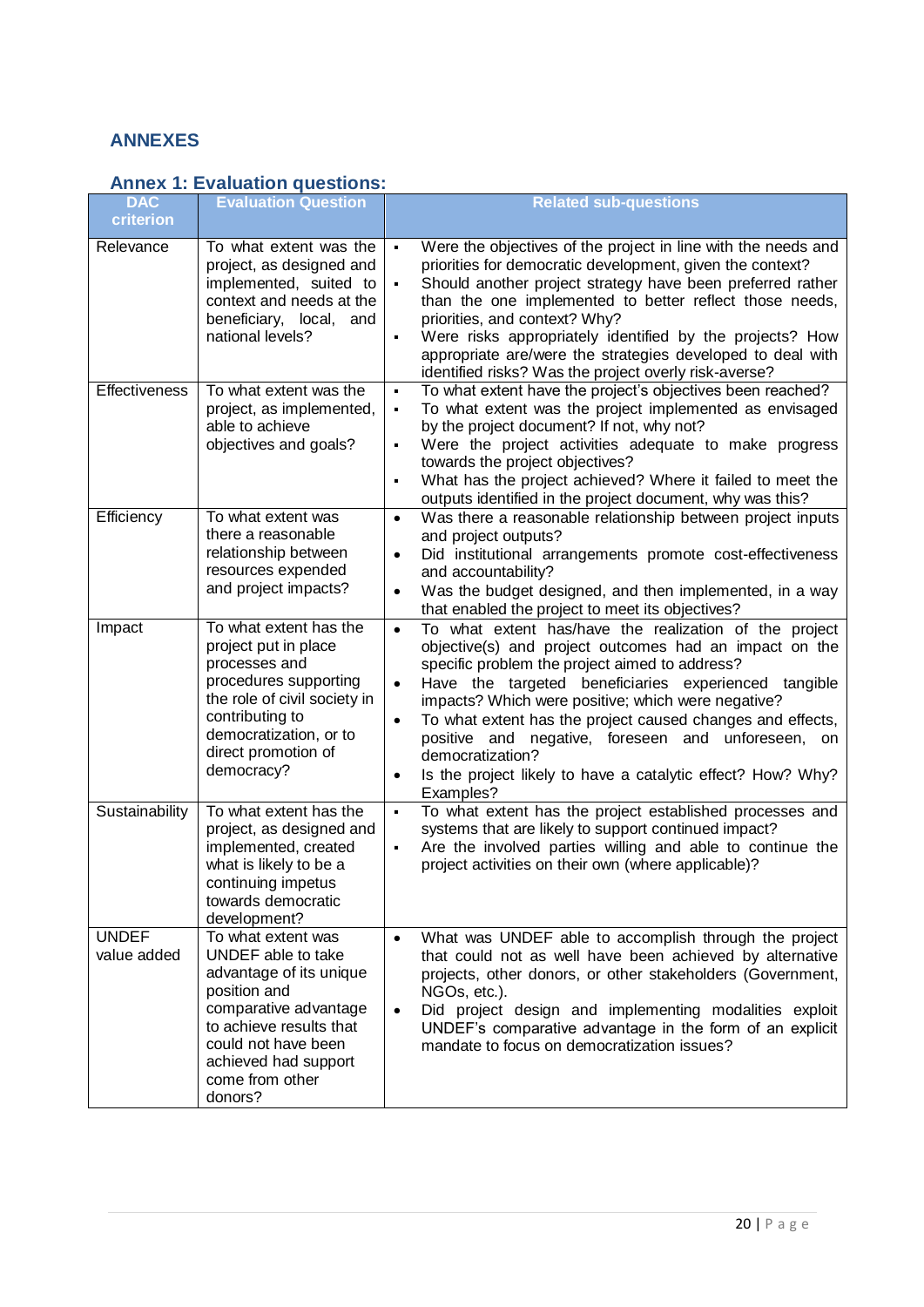### <span id="page-23-0"></span>**Annex 2: Documents reviewed**

- o *Project document:*
	- Project Document UDF-MEX-09-343
	- Mid-term Narrative Report
	- Final Narrative Report
	- Final Financial Report
	- Extension status report
	- Website: [http://www.educiac.org.mx](http://www.educiac.org.mx/)
- o *Materials published within the framework of the Project:*
	- Youth Agenda
	- Record of negotiation meetings
	- Manual on Citizenship-building
	- Diagnostic review of youth for the state of San Luis Potosi
	- Social Dialogue among Youth
	- Youth Act in the State Congress
	- CSO civic agenda
	- Civic agenda on women for the state of San Luis Potosí
	- Law to promote CSO activities in San Luis Potosí
	- Informational material on direct mechanisms of democracy, plebiscite, referendums, and recall of public officials
	- Bill on amendments to the Plebiscite and Referendum Act
	- Website of the Ojo Ambulante youth watchdog group [\(www.ojoambulante.org.mx\)](http://www.ojoambulante.org.mx/)
	- Website of the Cero Trata watchdog group on the sex trafficking of women [\(www.cerotrata.org.mx\)](http://www.cerotrata.org.mx/)
- o *Other documents reviewed:* 
	- Informe de pobreza y evaluación en el estado de San Luis Potosí 2012, Consejo Nacional de Evaluación de la Política de Desarrollo Social (CONEVAL)
	- Informe sobre la Situación de Derechos Humanos en México, Red de Organismos Civiles de Derechos Humanos "Todos los derechos para todos y todas," presented at the 147th Regular Period of Sessions of the Inter-American Commission on Human Rights (IACHR) in March 2013
	- El Universal, national daily newspaper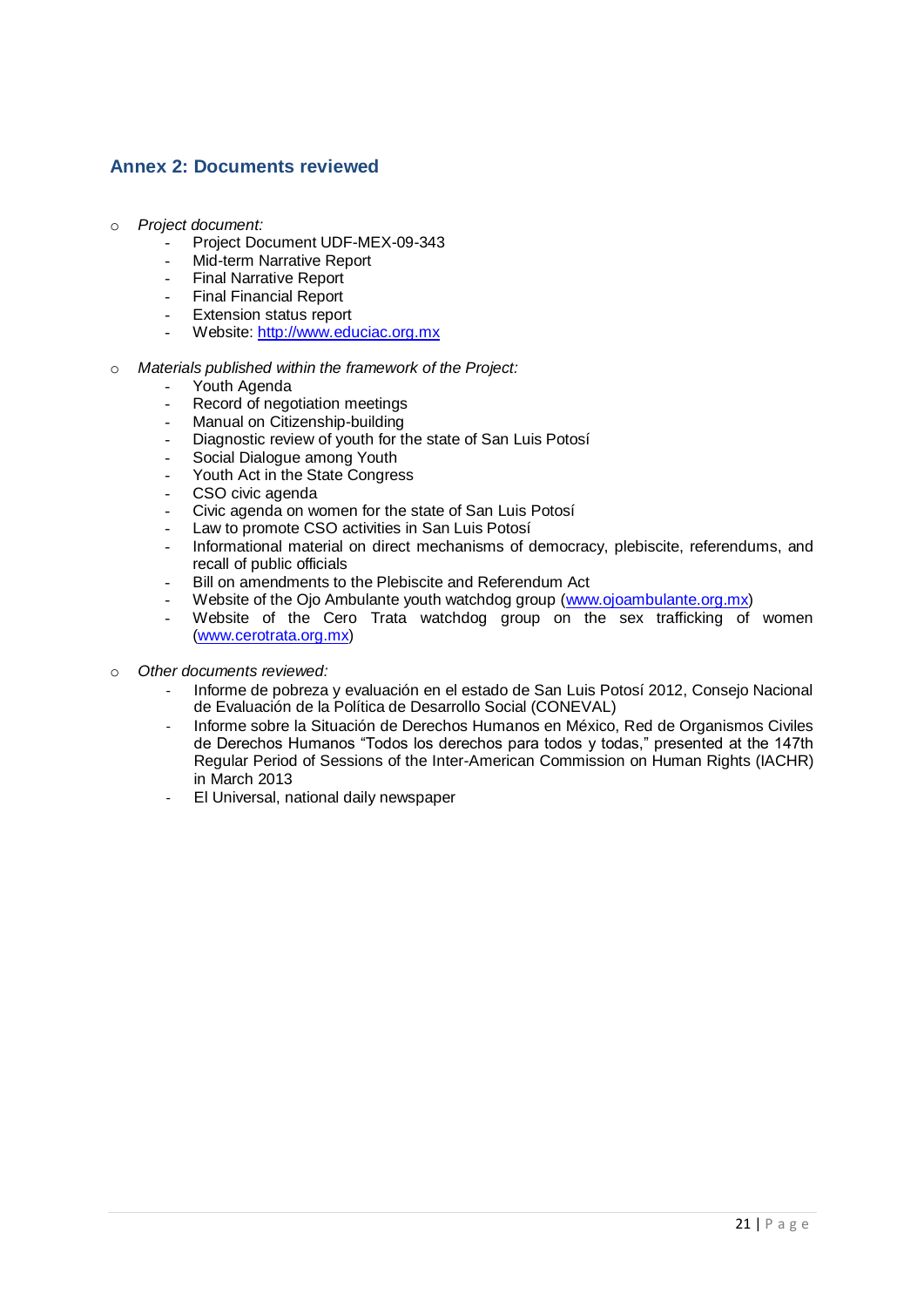# <span id="page-24-0"></span>**Annex 3: Persons interviewed**

| Monday, April 8, 2013                        |                                                                 |  |  |  |  |  |
|----------------------------------------------|-----------------------------------------------------------------|--|--|--|--|--|
| Meeting with the EDUCIAC team                |                                                                 |  |  |  |  |  |
| Alma Irene Nava Bello                        | General Manager of EDUCIAC and project coordinator              |  |  |  |  |  |
| Fabiola Delfín Martínez                      | Project assistant                                               |  |  |  |  |  |
| Sofía Córdova                                | Team for the creation, management, and operation of the Ojo     |  |  |  |  |  |
| Nydia Morales                                | Ambulante and Cero Trata watchdog groups                        |  |  |  |  |  |
| César Reyna                                  |                                                                 |  |  |  |  |  |
| Rubén Puertos                                |                                                                 |  |  |  |  |  |
| Marcela Godínez                              | Member of the Project Follow-up and Systematization             |  |  |  |  |  |
|                                              | Committee                                                       |  |  |  |  |  |
| Tuesday, April 9, 2013                       |                                                                 |  |  |  |  |  |
| Martín Faz,                                  | External consultant hired to lobby for passage of the bills     |  |  |  |  |  |
| Guillermo Luévano                            | Adviser to the former deputy involved                           |  |  |  |  |  |
| Diva                                         | Head of the organization Albergues para Mujeres Víctimas        |  |  |  |  |  |
| (vía Skype)                                  | de Violencia. Formación y Protección de la Mujer y el Menor     |  |  |  |  |  |
|                                              | A.C, in Ciudad Valles                                           |  |  |  |  |  |
| Laura                                        | Comunidades campesinas y urbanas solidarias con                 |  |  |  |  |  |
| (vía Skype)                                  | alternativas (COMCAUSA), a civil society organization           |  |  |  |  |  |
|                                              | working in the municipality of Tancanhuitz                      |  |  |  |  |  |
| Helga                                        | Asociación Huasteca en ayuda a los animales (ASHUDA), a         |  |  |  |  |  |
| (vía Skype)                                  | civil society organization working in the Huasteca region       |  |  |  |  |  |
| Wednesday, April 10, 2013                    |                                                                 |  |  |  |  |  |
| Jesús Olvera                                 | Fundación Itskoatl                                              |  |  |  |  |  |
| Martín Faz                                   | External consultant hired to lobby for legislation              |  |  |  |  |  |
| Ramón Ortíz                                  | Enfoque de Igualdad                                             |  |  |  |  |  |
| Olga Palacios                                | Former adviser and deputy                                       |  |  |  |  |  |
| Alejandro Rosillo                            | External consultant to provide legal advice on the legislative  |  |  |  |  |  |
|                                              | processes included in the Project.                              |  |  |  |  |  |
| Focus group with youth organizations:        | Colectivo Trabajando con la tierra, Colectivo Universitarios    |  |  |  |  |  |
| Mariana, Alejandra, Rocío, Isabel, Patricia, | libres, El Faro, Ludoteca rodante, Centro de atención           |  |  |  |  |  |
| Carlos, Yanelli.                             | psicológica de jóvenes y adolescentes, Vida sobre ruedas        |  |  |  |  |  |
|                                              | Thursday, April 11, 2013                                        |  |  |  |  |  |
| <b>Beatriz Benavente</b>                     | Former deputy in charge of the Committee on Human Rights        |  |  |  |  |  |
| (rescheduled because she did not attend)     | and Gender Equity                                               |  |  |  |  |  |
| Alma Nava and Fabiola Delfín                 |                                                                 |  |  |  |  |  |
|                                              | Coordinator and Project Assistant, respectively.                |  |  |  |  |  |
| Alejandro Rubin de Cellis                    | Journalist in the capital of San Luis Potosí                    |  |  |  |  |  |
| Samuel Bonilla                               | Member of the México Infórmate network; trainer in the          |  |  |  |  |  |
|                                              | workshops on access to information and transparency             |  |  |  |  |  |
| Focus group with members of the CSO          | Fundación Itskoatl, Hoy por Mixquitic, Aprendiendo juntos,      |  |  |  |  |  |
| network:                                     | Vida sobre ruedas, Instituto bilingüe intercultural de personas |  |  |  |  |  |
| Gabriela, Jaime, José Jesús, Érika, Omar,    | sordas, Comunidad Terapéutica Vista Hermosa, Integra,           |  |  |  |  |  |
| Manolo, Hortensia, Amparo, Don Rogelio,      | IBIS,                                                           |  |  |  |  |  |
| Saúl y Joel.                                 |                                                                 |  |  |  |  |  |
| Friday, April 12, 2013                       |                                                                 |  |  |  |  |  |
| Cristina Nava                                | CSO opinionmaker through the Cummins company's                  |  |  |  |  |  |
| financing program                            |                                                                 |  |  |  |  |  |
| Saturday, April 13, 2013                     |                                                                 |  |  |  |  |  |
| María Teresa Galicia                         | Technical Secretariat of the State Population Council           |  |  |  |  |  |